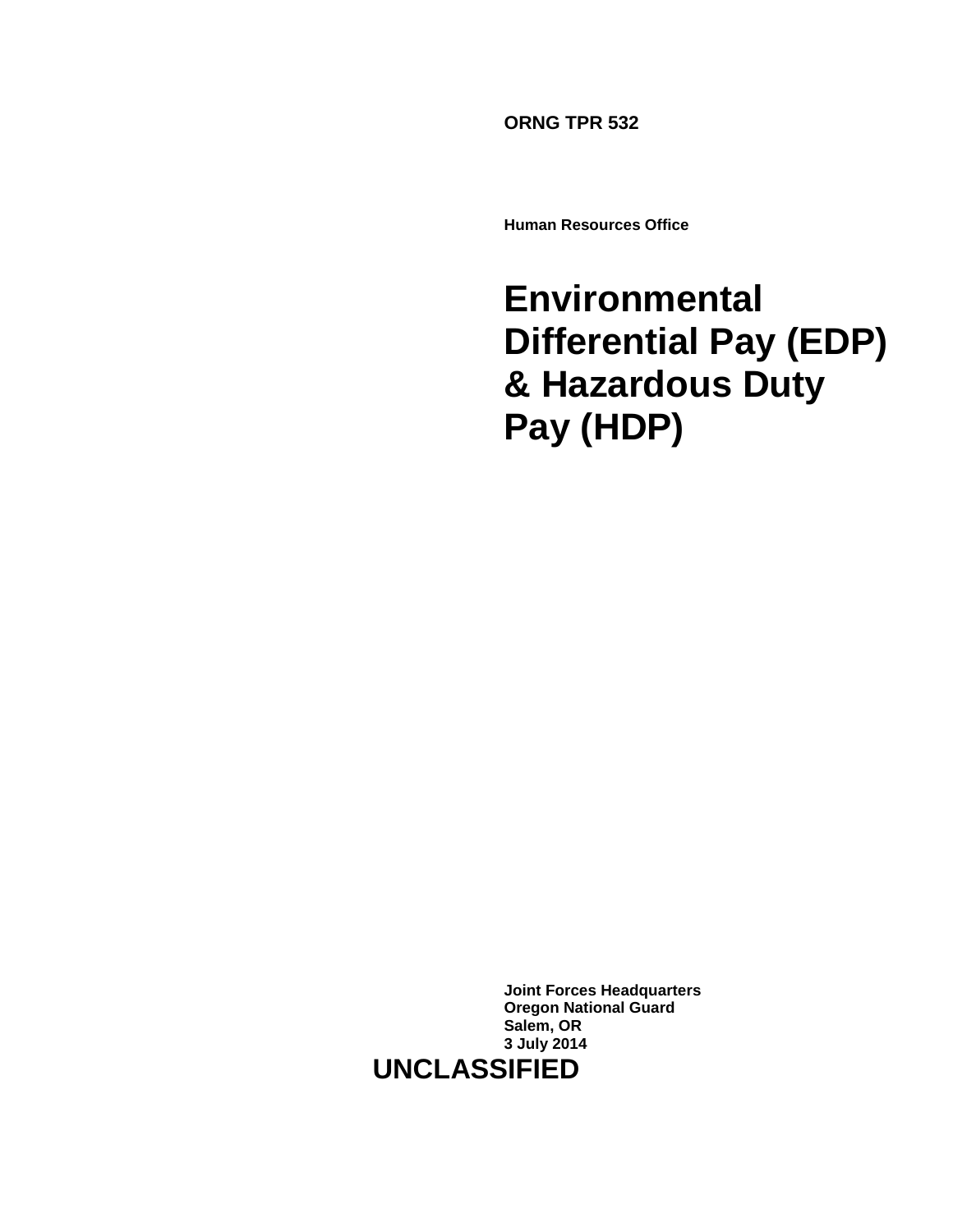**3 July 2014** 

**Joint Forces Headquarters**  The Company of the Company of Company of Company of Company of Company of Company of Company of Company of Company of Company of Company of Company of Company of Company of Company of Company o **Salem, OR Technician Personnel Regulation 532** 

**Human Resources**

### **Environmental Differential Pay (EDP) & Hazardous Duty Pay (HDP)**

By Order of the Governor:

DANIEL R. HOKANSON Major General The Adjutant General



National Guard (ORNG) that

may be eligible for EDP or HDP.

**Summary.** The Adjutant General of Oregon is the approving authority for duty situations which technician personnel may be entitled to differential pay (EDP or HDP). This authority is delegated to the Human Resources Officer (HRO), in accordance with the requirements of NGB TPR 511, dated 15 Jun 2007. Decisions on EDP and HDP are based on EDP/HDP Committee recommendations to the HRO.

**Applicability.** This regulation applies to all federal technician positions within the ORNG. EDP & HDP are only authorized to Title 5, and 32 Technicians.

#### **Proponent and exception**

**authority.** The proponent for this regulation is the Human Resources Office for the Oregon National Guard.

#### **Suggested Improvements.**

Users are invited to send comments and suggested improvements to the Human Resources Office, JFHQ, Oregon Military Department, PO Box 14350, 1776 Militia Way, Salem, OR 97309-5047.

**Distribution.** This publication is available in electronic media only, located on the official Oregon National Guard intranet site.

#### **Contents** (listed by paragraph and page number)

#### **Chapter 1 General**

Purpose 1-1, *page 1* References 1-2, *page 1* Eligibility 1-3, *page 1* Policy 1-4, *page 1* Responsibilities 1-5, *page 2*

### **Chapter 2 Environmental Differential Pay (EDP) for Federal Wage Grade (WG) Technicians**

General 2-1, *page 3*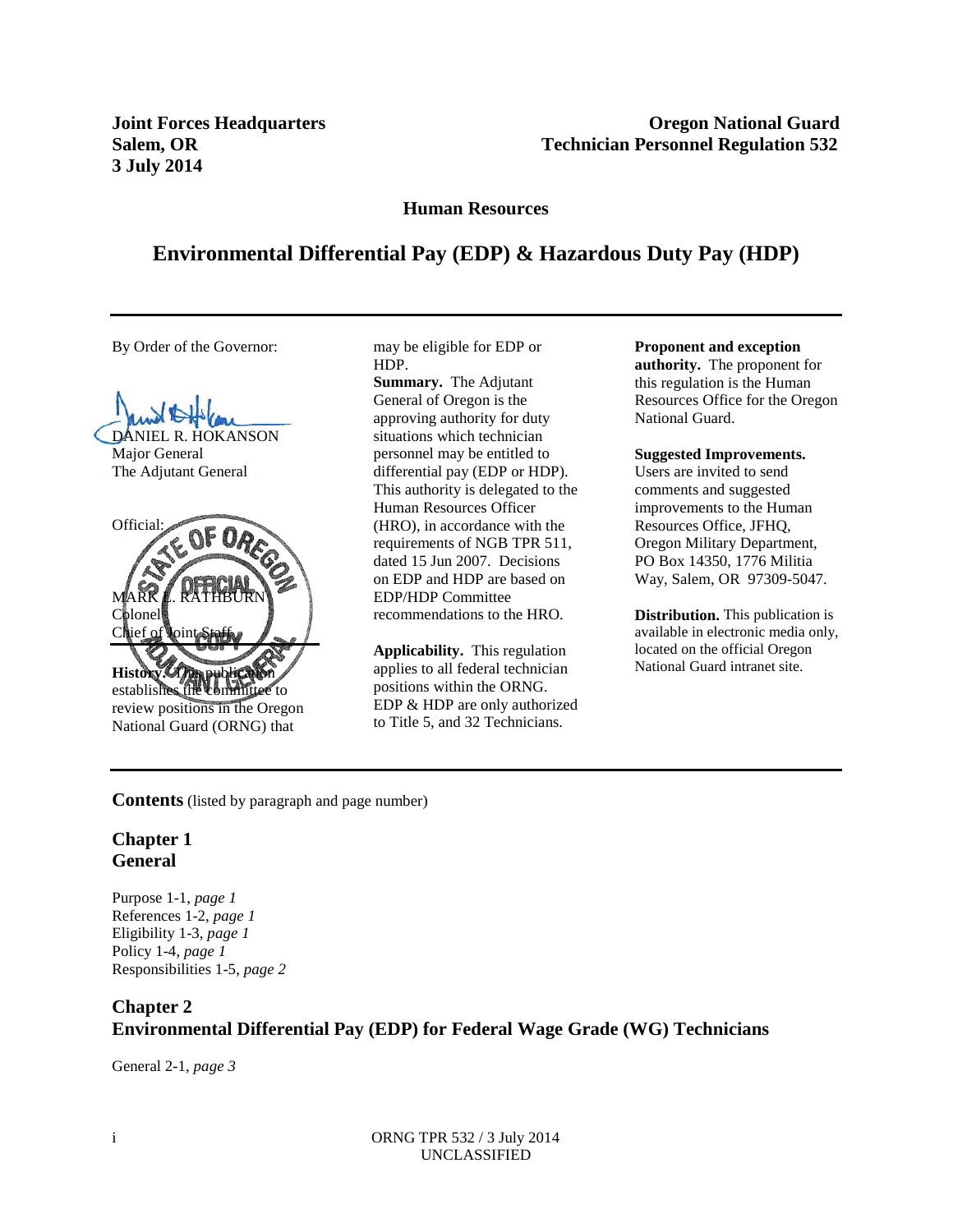### **Contents-Continued**

Eligibility 2-2, *page 3* Criteria for EDP Entitlement 2-3, *page 3* Determination of Environmental Differential Payments 2-4, *page 4* Computing EDP 2-5, *page 4*

### **Chapter 3 Hazardous Duty Pay (HDP) Differential for General Schedule (GS) Technicians**

General 3-1, *page 5* Eligibility 3-2, *page 5* Criteria for HDP Entitlement 3-3, *page 5* Determination of Hazardous Duty Differential Payments 3-4, *page 6*

### **Chapter 4 Requests Procedures for Local Situation EDP/HDP Determination**

General 4-1, *page 6* Application/Request Procedures 4-3, *page 6*

### **Chapter 5 Administrative Review/Approval Procedures**

General 5-1, *page 7* State EDP/HDP Committee 5-2, *page 7* Labor-Management Coordination 5-3, *page 8* Approval and Notice of Differential Pay Entitlements 5-4, *page 9*

### **Chapter 6 Determining Individual Eligibility & Payroll Documentation**

Determining Current Eligibility 6-1, *page 9*

Documentation of EDP/HDP Exposure for Army National Guard (ARNG) Personnel 6-2, *page 9* Documentation of EDP/HDP Exposure for Air National Guard (ANG) Personnel 6-3, *page 10* EDP Categories 6-4, *page 10*

### **Appendixes**

- **A**. References, *page 10*
- **B**. Situation Log, *page 11*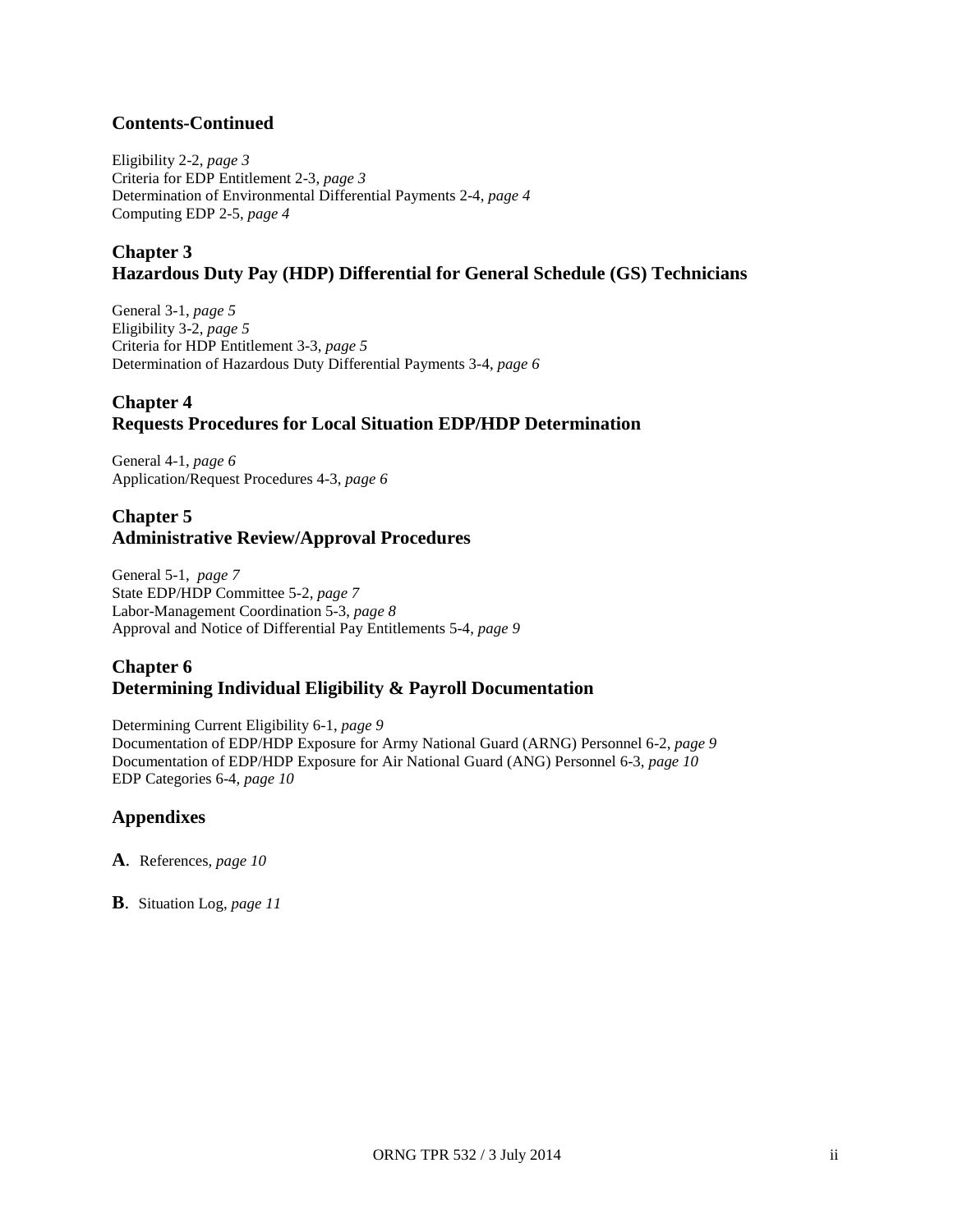### **Chapter 1 General**

#### **1-1. Purpose**

This regulation establishes criteria to identify situations meeting eligibility for Environmental Differential Pay (EDP) and Hazardous Duty Pay (HDP). This regulation includes administrative procedures, evaluative criteria, and guidance to National Guard technicians in the process for EDP/HDP entitlements.

#### **1-2. References**

See Appendix A for required, prescribed, referenced, and related publications and forms.

#### **1-3. Eligibility**

Federal technicians of the Oregon Army and Air National Guard, employed as full-time, temporary, or part-time (including on an intermittent basis), may be eligible for differential pay entitlements, as follows:

 a. Environmental Differential Pay (EDP) may be available to Prevailing Rate (wage) employee's in certain circumstances under statutory provision  $(5 \text{ U.S.C. } 5343 \text{ (c)}(4))$ . Pay administration rules for environmental differentials are found in 5 CFR 532.511. Environmental differential pay categories are listed in Appendix A to subpart E of 5 CFR part 532.

 b. Hazard Duty Pay (HDP) is additional pay for the performance of hazardous duty, or duty involving physical hardship, if the hazardous duty has not been taken into account in the classification of the employee position. HDP is payable to General Schedule (GS) employees covered by chapter 51, and subchapter III of chapter 53 of title 5, United States Code. HDP differentials are established under 5 CFR 550, Appendix A to subpart I.

#### **1-4. Policy**

a. The Adjutant General (TAG) of Oregon is the approving authority for duty situations that potentially entitle technicians to differential pay (EDP or HDP). This authority is delegated to the Human Resources Officer (HRO), in accordance with the requirements of NGB TPR 511, dated 15 Jun 2007. Decisions on EDP and HDP situations are based on State EDP/HDP Committee recommendations to the HRO.

 b. Whenever situations are identified involving hazardous duty, severe physical hardships, or unsafe working conditions, the first consideration of all employees and supervisors concerned must be the mitigation of the hazard, physical hardship, or potentially unsafe working condition. At a minimum, the following actions will be taken:

(1) The existence of a potentially unsafe working condition, hazardous duty requirement, or task involving a severe physical hardship will be reported immediately to the supervisor responsible for the work area. The supervisor must take action to eliminate the hazard, if possible. The supervisor, in coordination with the employees involved, will evaluate the capability to remove the hazard from the work site, or address means available to effectively eliminate the severity of the hazardous duty or physical hardship.

(2) The initial evaluation into the potential for elimination of the hazardous/hardship situation will consider physical safeguards available, and other protective measures developed such as training, certification, and technical order procedures. If an immediate elimination of the hazard or hardship situation is not possible, the supervisor will seek assistance to develop an abatement plan to eliminate or reduce the severity of the situation. Command Safety and Environmental Health will be contacted for an analysis of the situation and development of potential abatement procedures. The local labor organization representative and all affected employees will be notified of the existence of the situation, the abatement plans, and the estimated time for correction (if possible).

(3) If the duty situation involves a severe hazard or physical hardship that cannot be practically eliminated, the application procedures outlined within this plan will be initiated to ensure EDP and/or HDP differentials are considered and properly awarded.

 c. The existence of EDP and HDP differentials is not intended to condone work practices circumventing law, regulation, or safety rules. The payment of pay differentials is a measure, directed by statute, which admits that no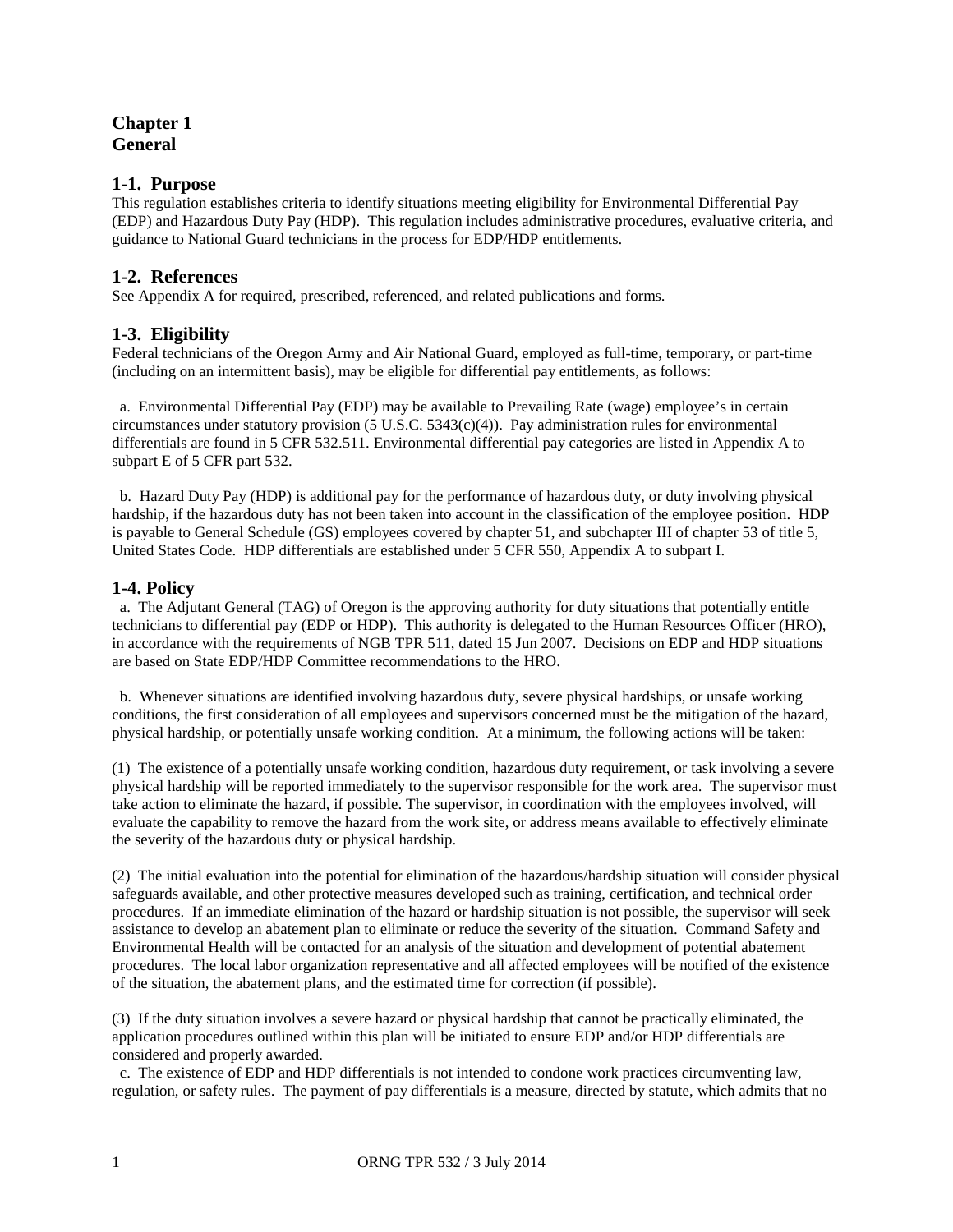available means can reasonably be employed to eliminate the hazard or reduce discomfort to reasonably tolerable levels.

#### **1-6. Responsibilities**

 a. TAG of Oregon is the approving authority for EDP and HDP in all local situations. This authority is delegated to the Human Resource Officer to:

(1) Develop a state plan, in accordance with National Guard Bureau and Office of Personnel Management regulations, for the administration and review of differential pay situations.

(2) Appoint a statewide EDP/HDP committee, representing both Army and Air National Guard to evaluate and recommend approval, or disapproval action on all requests for differential pay.

(3) Validate and approve all annual reviews of current EDP/HDP situations, as recommended by the committee.

(4) Coordinate with the Labor organization having exclusive representation rights prior to effecting a change in the determination of a differential pay entitlement.

 b. The State EDP/HDP Committee, will review requests for differential pay situations and submit recommendations to the HRO. The committee will meet at the request of the HRO to:

(1) Evaluate situation requests by reviewing measures taken to eliminate or reduce the identified hazards, and recommend follow-up actions, if required. Or provide a recommendation for the HRO in approving or disapproving situation eligibility for differential pay.

(2) Annually review all approved situations to determine if the situation remains valid, and recommend action to the HRO.

c. The HRO Classification Representative on the State EDP/HDP Committee will:

(1) Coordinate the publication and distribution of this plan, to include the publication of current, approved situations for EDP/HDP differentials.

(2) Ensures a review of this plan is initiated at least annually to verify the guidance reflects current Office of Personnel Management (OPM) regulations; Acts as the committee recorder, and researches General Schedule position standards to determine if duty or hardship situations identified have been considered in the classification of positions potentially eligible for HDP.

d. Supervisors throughout the Army and Air National Guard chain of command will:

(1) Identify working conditions or duties involving severe hazards or physical hardships, and seek to eliminate the unsafe condition or severe nature of the duty through sound safety practices, use of available protective measures, and/or the identification of mitigating technical procedures, equipment or training. Similar duty or working condition situations in Oregon should be identified, if possible, to determine if protective measures applied at another location could be applied to the local situation. Seek assistance in analysis from the appropriate safety or bio-environmental office at the work site, prior to submission of a request for differential pay entitlements.

(2) Review this plan and initiate an appropriate request for EDP or HDP to the HRO, if it is determined that working conditions or duty situations involving hazards or hardships cannot be practically eliminated.

 e. The Oregon Army National Guard Safety and Occupational Health Office, or the appropriate Air National Guard Safety and/or Environmental Health Office will:

(1) Provide assistance to work site supervisors developing requests for EDP or HDP by completing an assessment analysis report of the hazard, hardship, or working condition identified, along with the request for differential pay determination.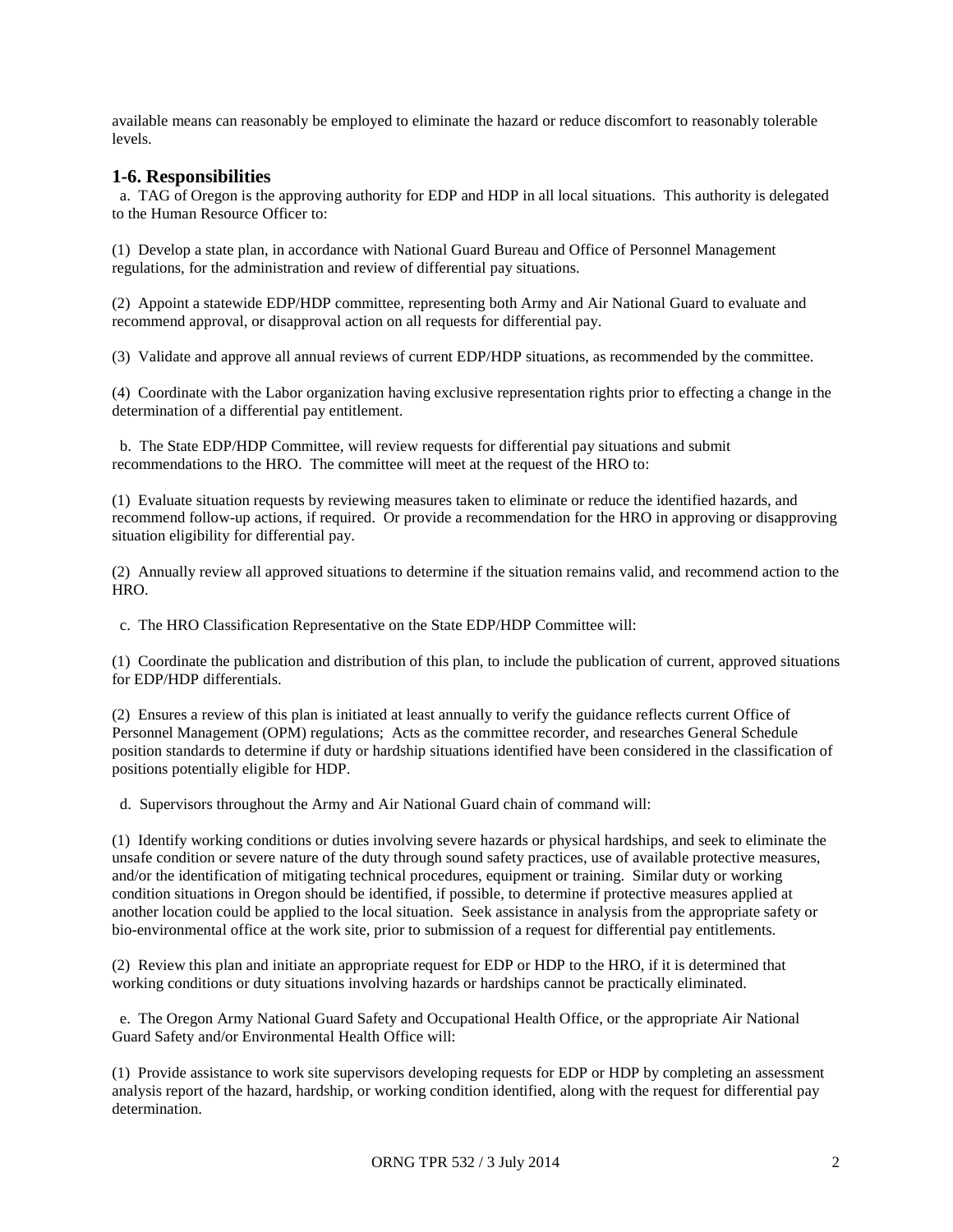(2) Identify accident history, if applicable, relating to the hazard or severe situation identified, and provide update assessments to the State EDP/HDP Committee, regarding protective measures discovered or developed with potential to offset the severe effects of an identified EDP or HDP situation.

f. Army and Air National Guard Civil Service Technician Payroll Offices will:

(1) Determine which individuals, by appropriate Position Description Classification Number (PDCN), are authorized EDP or HDP, using approved differential pay determinations received from the HRO.

(2) Provide instructions to supervisors for payroll documentation of EDP and HDP entitlements.

### **Chapter 2 Environmental Differential Pay (EDP) for Federal Wage Grade (WG) Technicians**

#### **2-1. General**

In accordance with section 5343 (c) (4) of title 5, United States Code, a prevailing rate employee shall be paid an environmental differential when exposed to a working condition or hazard that falls within one of the categories approved by the Office of Personnel Management (OPM) in Appendix J of the Appropriated Fund Operating Manual (AFOM). OPM has specified that each agency must evaluate its situations against the guidelines issued (by OPM) to determine whether the local situation is covered by one or more of the defined categories.

### **2-2. Eligibility**

Environmental Differential Pay (EDP) will only be paid to federal wage grade technicians with actual exposure to situations approved within the criteria of this plan.

#### **2-3. Criteria for EDP Entitlement**

 a. An environmental differential is payable to a wage grade employee who is exposed to a hazard, physical hardship, or working condition of an unusually severe nature, when such elements are not taken into consideration in the job-grading process, and additional pay for exposure to these conditions is not provided through any other special pay. Entitlement must satisfy "Appendix J" definition of the "Appropriated Fund Operating Manual".

 b. Nothing in this plan will preclude the State EDP/HDP Committee from recommending, or the HRO from determining, that a local situation is not covered by one of the defined categories, but is so unusual in nature that it should warrant payment under EDP criteria. In these instances, differential may not be paid, but a request may be initiated to OPM to consider authorizing the payment and/or adding a new category to "Appendix J" of the OPM publication "Appropriated Fund Operating Manual" where EDP categories are listed.

 c. Nothing in this plan will preclude the State EDP/HDP Committee from recommending, or the HRO from determining, that a local situation is covered under an approved category, even though the work situation may not be described under a specific illustrative example. Examples of situations listed in the AFOM, Appendix J, are not all inclusive, but are intended to be illustrative only.

d. Environmental Differential Pay is authorized for:

(1) Exposure to an unusually severe hazard which could result in significant injury, illness, or death (such as working on a high structure or on an open structure when adverse conditions, such as darkness, lightning, steady rain, snow, sleet, ice, or high wind velocity exist); or

(2) Exposure to an unusually severe physical hardship under circumstances which cause significant physical discomfort or distress; or

(3) Exposure to an unusually severe working condition under circumstances involving exposure to fumes, dust, or noise which cause significant distress or discomfort in the form of nausea, or skin, eye, ear, or nose irritation or conditions which cause abnormal soil of body and clothing, etc.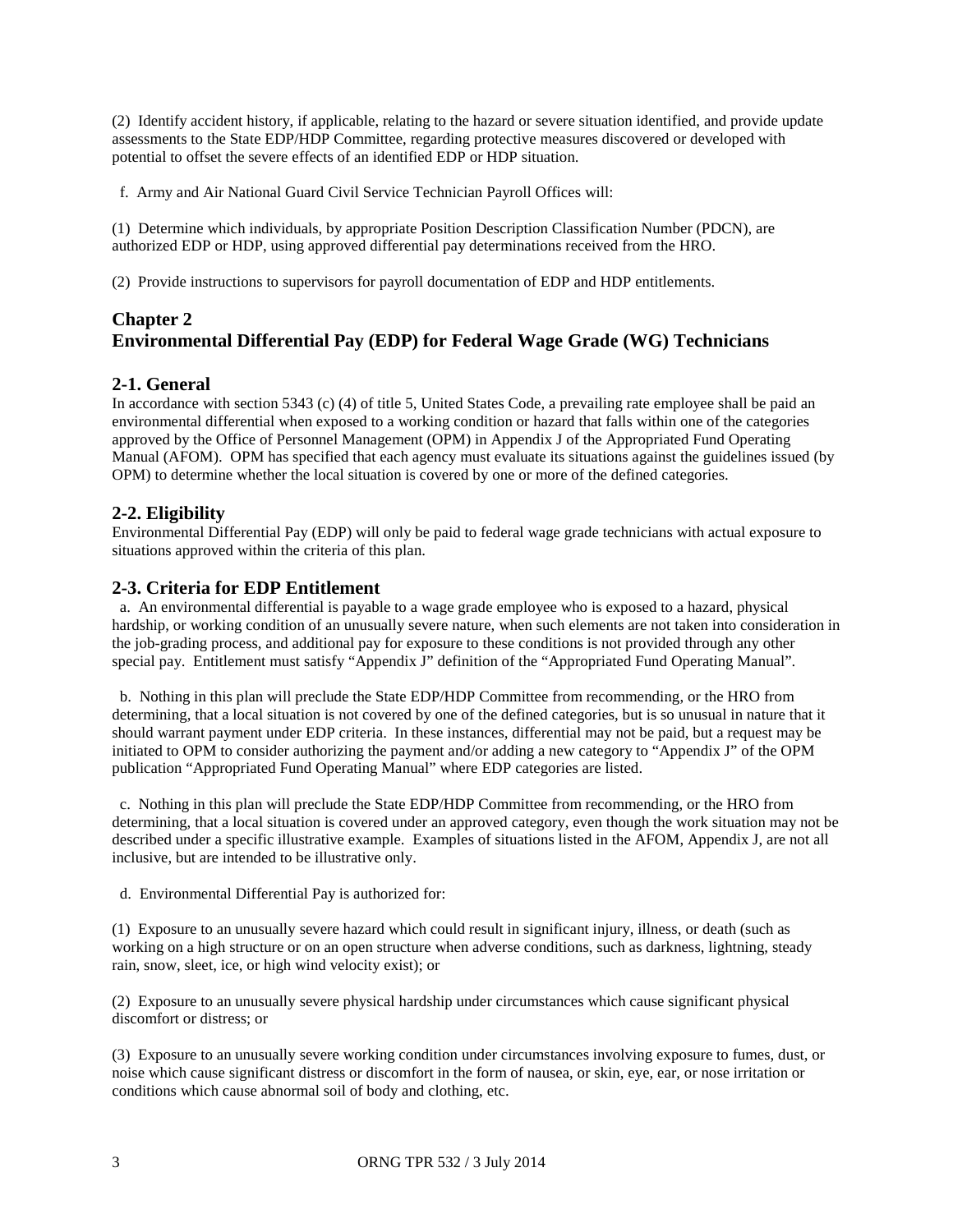(4) Other situations are payable as EDP only if protective facilities, devices, or clothing have not practically eliminated the hazard, physical hardship, or working condition of an unusually severe nature.

 e. Identified local situations must be requested and approved by HRO before EDP will be authorized. Current, approved EDP local situations will be updated as additions, changes, or deletions occur. Supervisors seeking to determine if a local situation warrants EDP should review the listing of currently approved local situations.

#### **2-4. Determination of Environmental Differential Payments**

 a. An employee subjected at the same time to more than one hazard, physical hardship or working condition of an unusually severe nature, listed in the AFOM, Appendix J, will be paid for that exposure which results in the highest differential, but shall not be paid more than one differential for the same hours of work. See Appendix B of this Regulation for local Situations.

 b. When an employee is entitled to a differential which is paid on an actual exposure basis, the employee will be paid a minimum of one hour's differential pay for the exposure. For exposures beyond the one hour, the employee shall be paid in increments of one-quarter hour for each 15 minutes, or portion above the 15 minute increment. For more than one exposure within the same hour, the employee will be paid based on the exposure which results in the highest differential for that hour.

 c. When an employee is exposed at intermittent times during the day to an unusually severe hazard, physical hardship, or working condition for which EDP is paid on an actual exposure basis, each exposure is considered separately. The amount of time exposed is not added together before payment is made for exposure beyond one hour's duration, except that pay for the differential may not exceed the number of hours of duty by the employee on the day of exposure.

#### **2-5. Computing EDP**

 a. Environmental differentials are stated as percentage amounts and are authorized for categories of exposure, as described in the AFOM, Appendix J. The amount of EDP payable is determined by multiplying the percentage rate authorized for the described exposure by the second rate for grade WG-10, on the current regular non-supervisory wage schedule for the area, counting one-half cents and over as a full cent. The resulting cents-an-hour amount will be paid to each wage employee in the area who qualifies for the authorized EDP (regardless of the grade level of the employee).

 b. Environmental differential is paid under AFOM, Appendix J, either on the basis of actual exposure (Part I), or on the basis of hours in a pay status (Part II). In either case, there must be actual exposure to the environmental condition to receive the differential entitlement.

 c. PAYMENT ON AN ACTUAL EXPOSURE BASIS. When differential is to be paid under the AFOM, Part 1 of Appendix J (on an actual exposure basis), the employee will be paid a minimum of one hour's differential for each exposure. When entitlement continues beyond one hour, the employee will be paid in one-quarter hour increments for each 15 minutes, and portion thereof in excess of 15 minutes. For example, if an employee is subjected to periodic exposure for one hour and two minutes, the entitlement will be for one and one-quarter hours of differential pay.

 d. PAYMENT ON THE BASIS OF HOURS IN PAY STATUS. When an employee is exposed to a situation for which an environmental differential is authorized under AFOM, Part II of Appendix J (on the basis of hours in a pay status), EDP will be paid for all hours in a pay status on that calendar day (or within a 24 period when so designated for uncommon tours of duty). When exposure to the situation occurs during a continuous period extending over two days, it shall be considered to have occurred on the day on which the exposure began and the allowable differential shall be charged to that day.

 e. In computing environmental differential pay, entitlement begins with the first instance of exposure, and ends one hour later, (except when exposure continuing beyond one-hour entitlement ends at the end of the last full quarter-hour in which exposure occurs). Payment is computed for the period only on the basis of the highest differential rate authorized during the period of entitlement.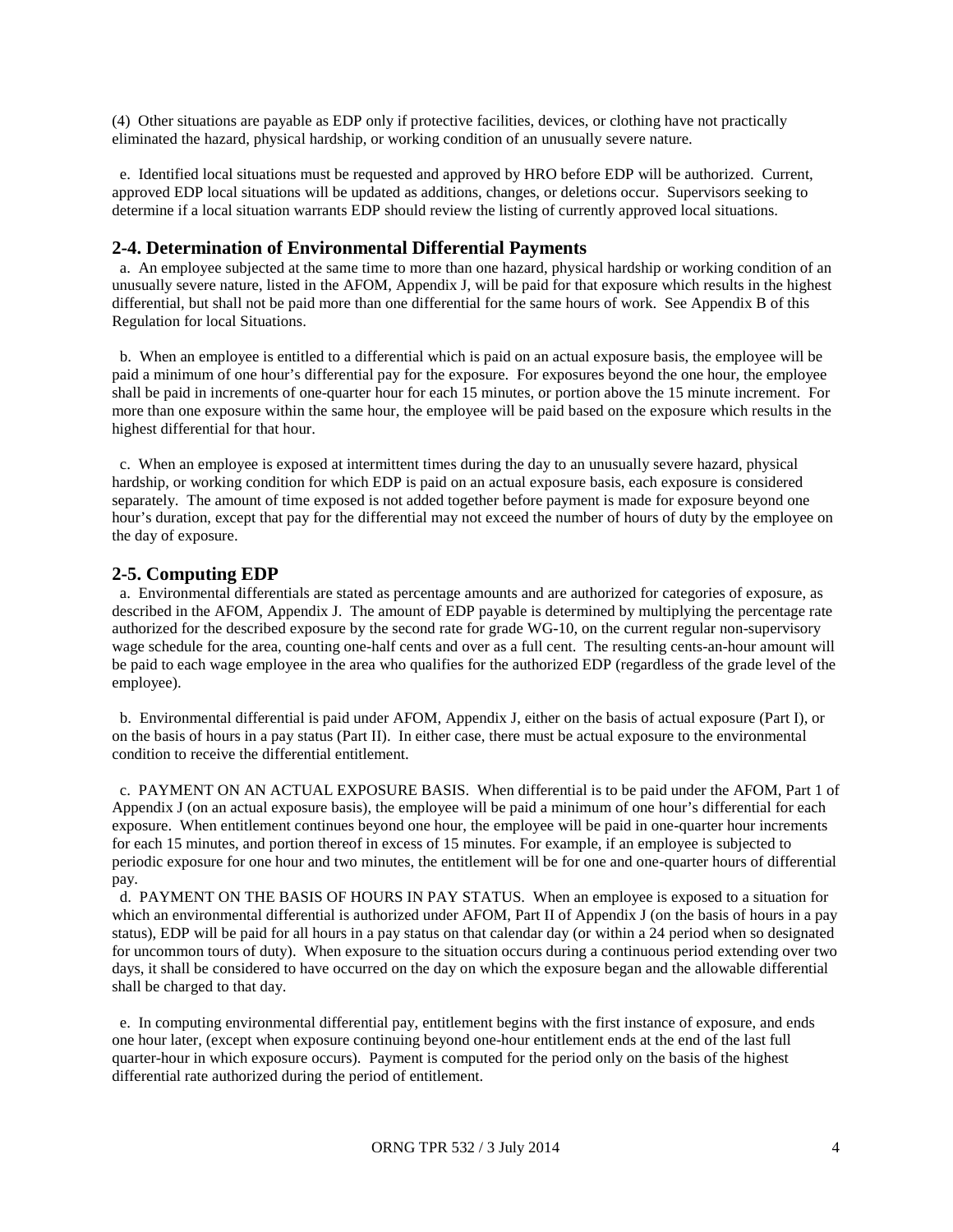f. The Comptroller General has ruled that compensatory time worked by technicians is not paid status; therefore, EDP is not authorized for periods of work in a compensatory pay status.

 g. An environmental differential is included as part of an employee's basic rate of pay for periods of paid leave (e.g., annual leave, sick leave, administrative excusals, etc.) under the following circumstances:

(1) When differential is authorized on the basis of hours in a pay status, differential will be paid during a period of absence on paid leave on the day on which the exposure occurs;

(2) When differential is authorized on an actual exposure basis, the differential will be paid during a period of absence on paid leave only to the extent that the leave is within the minimum payment periods during which actual exposure occurs.

### **Chapter 3 Hazardous Duty Pay (HDP) Differential for General Schedule (GS) Technicians**

#### **3-1. General**

In accordance with section 5545(d) of title 5, United States Code, a general schedule (GS) employee is entitled to be paid a differential for duty involving unusual physical hardships or hazards under a schedule of pay differentials established by the Office of Personnel Management (OPM). The criteria for eligibility and schedule of hazards or hardships have been published by OPM in title 5, Code of Federal Regulations (CFR), Part 550, subpart I, and appendices A and A-1. The schedule of hazard pay differentials, the hazardous duties or duties involving physical hardship for which they are payable, and the period during which they are payable is set out as appendix A to the CFR subpart listed above.

#### **3-2. Eligibility**

Hazardous Duty Pay (HDP) differential will only be paid to GS technicians who are assigned to and perform a duty specified in the OPM regulation (Appendix A) listed above. However, a hazardous pay differential may not be paid to an employee when the hazardous duty or physical hardship has been taken into account in the classification of his or her position, without regard to whether the hazardous duty or physical hardship is grade controlling, unless a waiver has been approved by OPM.

#### **3-3. Criteria for HDP Entitlement**

 a. A hazardous duty pay differential is payable to a general schedule employee who performs assigned duties involving unusual physical hardship or hazards when:

(1) The duty is specified in Appendix A, to title 5, CFR Part 550, subpart I, (as provided by 5 CFR 550.903(a)).

(2) The hazardous duty or physical hardship has not been "taken into account in the classification of the position." The phrase "taken into account in the classification of the position" means that the duty constitutes an element used in establishing the grade of the position.

 b. Amendments to specified duties in the 5 CFR, Part 550, subpart I, Appendix A, in the form of additions, changes, or deletions, may be made by OPM on its own initiative, or upon request. Nothing in this plan will preclude the State EDP/HDP Committee from recommending or the HRO from determining, that a rate of hazard pay differential be established. In those instances, HDP will not be paid, but a request will be initiated to OPM to consider authorizing the payment and/or adding a new duty to the schedule of pay differentials. Requests for amendments to the OPM regulation will comply with requirements listed in 5 CFR, Part 550, section 903.

 c. "Duty involving physical hardships" is duty that may not in itself be hazardous, but causes extreme physical discomfort or distress and is not adequately alleviated by protective or mechanical devices.

 d. "Hazardous duty" means duty performed under circumstances in which an accident could result in serious injury or death.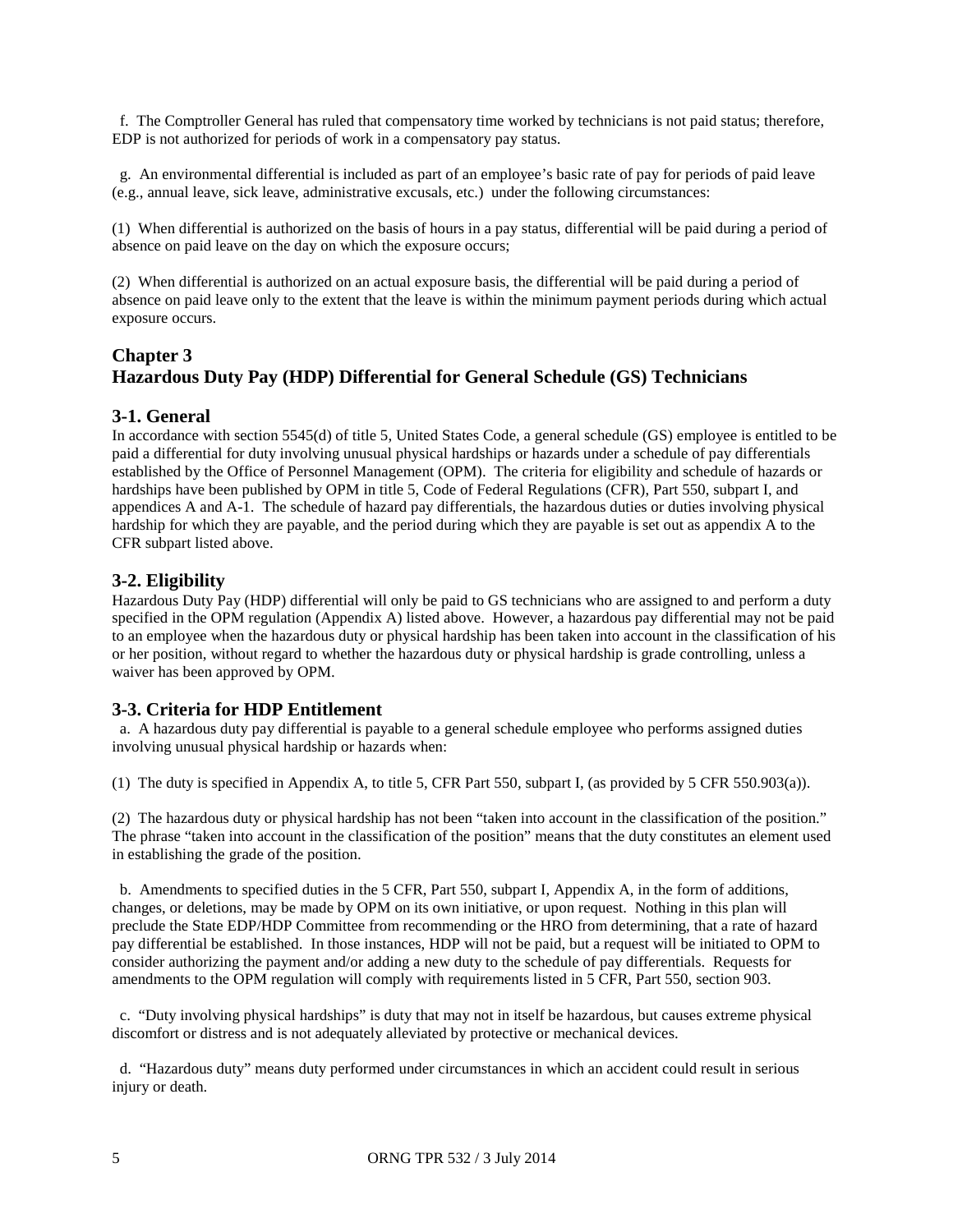e. Identified local situations must be requested and approved by HRO before HDP will be authorized. Current, approved HDP duties will be updated as additions, changes, or deletions occur. Supervisors seeking to determine if a type of duty warrants HDP should review the listing of currently approved duty situations.

f. Termination of HDP entitlements are discontinued under the following circumstances:

- (1) When one or more of the conditions requisite for such payment ceases to exist; or
- (2) When adequate safety precautions have reduced the element of hazard to a negligible level; or
- (3) When protective or mechanical devices have adequately alleviated physical discomfort or distress.

#### **3-4. Determination of Hazardous Duty Differential Payments**

a. When an employee performs duty for which hazardous duty pay differential is authorized, the employee will be paid differential for the hours in a pay status on the calendar day (or a 24-hour period, when designated by the agency) on which the duty is performed. Hours in a pay status for work performed during a continuous period extending over 2 days shall be considered to have been performed on the day on which the work began, and the allowable differential shall be charged to that day.

 b. The rate of differential will be taken from the Schedule of Pay Differentials Authorized for Hazardous Duty (Appendix A to 5 CFR, Part 550, subpart I).

 c. Hazard pay differential is in addition to any additional pay or allowances payable under other statutes. It shall not be considered part of the employee's rate of basic pay in computing additional pay or allowances payable under other statutes.

### **Chapter 4 Request Procedures for Local Situation EDP/HDP Determination**

#### **4-1. General**

An individual technician or supervisor may initiate a request for review of a duty or work situation presenting a hazard or physical hardship. The review process analyzes the hazardous duty or physical hardship situation, and requires the involvement of supervisors and Support agencies (particularly safety or environmental health).

#### **4-2. Application/Request Procedures**

 a. General. The requestor may be any affected technician, or supervisor of affected technicians. Requests will not be disapproved by supervisors at any level without the State EDP/HDP Committee review and recommendation process being followed. Supervisors, safety representatives, environmental health representatives, etc., must indicate concurrence or non-concurrence on the request submission. Explanatory comments will be attached to the request, as required. All attachments should reference the appropriate item number of the request.

 b. Request procedures. There is no specific form for requests. However, at a minimum, the request will contain the following information:

(1) Requestor must complete date, duty title and organization address at top of request.

(2) Review the appropriate "Schedule" for EDP or HDP, and fill-in proposed qualifying information. EXAMPLE: HDP, Schedule A, Type Duty: Exposure to Hazardous Weather or Terrain; Para No: (2) (c); Rate %: 25.

- (3) Describe qualifying hazard, hardship or working condition.
- (4) Identify known identical situations within the state. If no situations are known, state "unknown."
- (5) Identify position classification number (PDCN) and grade of affected employees and verifying supervisors.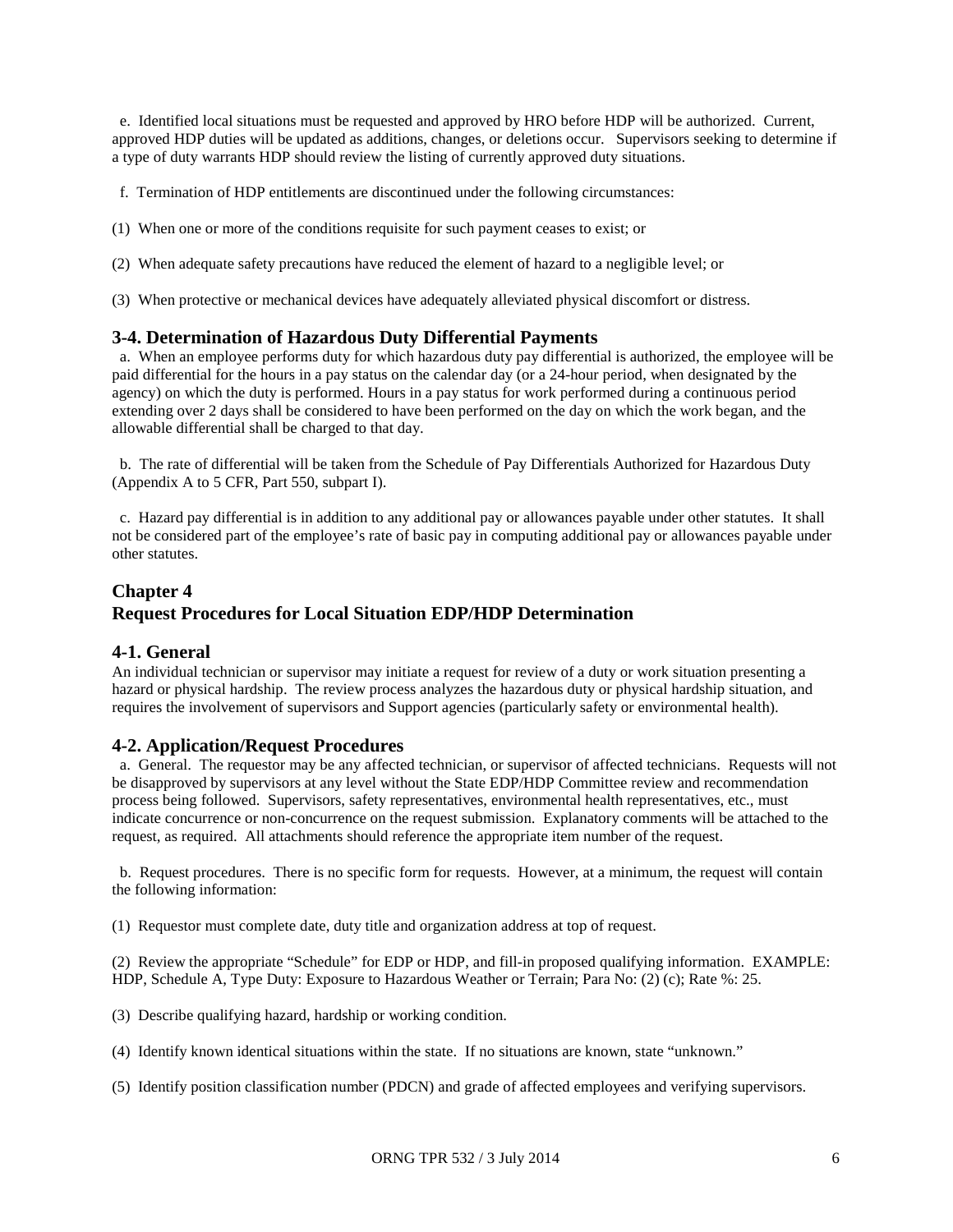(6) List all technical instructions and safety directives covering the work situation. Copies of all safety directives must be included with the request.

(7) Identify why the situation cannot be overcome or eliminated.

(8) If situation involves explosive or incendiary device, identify hazard classification

(9) First and second level Supervisors must review, sign and indicate concurrence or non-concurrence. Separate page comments may be attached, if desired.

(10) Safety and/or Environmental Health must review the local situation and provide their analysis along with the request. At least one of these agencies must complete a separate page analysis for submission with the request.

(11) A record of accidents, or a statement confirming that no accident records can be found, must accompany the request if entitlement is defined as only payable when the hazard, hardship, or physical condition has not been practically eliminated by protective devices and/or safety procedures.

(12) The Senior Supervisor must review, sign, and indicate concurrence or non-concurrence. The Senior Level Supervisor is either the Air National Guard Wing Commander, or the Army National Guard Facility Commander.

### **Chapter 5 Administrative Review/Approval Procedures**

**5-1. General**<br>The following procedures will be used for the review and certification / decertification of local situation differential pay requests.

#### **5-2. State EDP/HDP Committee**

A statewide committee for the review of differential pay requests will be appointed by HRO, acting on behalf of the Adjutant General. The committee will ensure that application requests comply with requirements outlined within this regulation, and are accompanied by adequate supporting documentation (as described in chapter 4, para 4-2), and meet the criteria for qualification for EDP and HDP (as appropriate). Before making an assessment on each request, the committee will review all Supporting documentation and conclude that a thorough review of possible options to mitigate the hazardous duty or physical hardship conditions have been completed, or identify options that should be pursued and action agency(s) that need to become involved. Committee composition and operating procedures will be as follows:

 a. Committee Composition. The state-wide EDP/HDP committee will represent both the Army and Air components of the Oregon National Guard. The committee will be appointed in writing by the Human Resources Officer on behalf of the Adjutant General. Selection of Air National Guard representatives will be coordinated through the Director of Staff, Oregon Air National Guard. Selection of Army National Guard representatives will be coordinated through the Chief of Staff, Oregon Army National Guard. The committee will be composed of seven (7) voting members and three (3) Support/advisory members. The committee will consist of:

(1) Three Army National Guard representatives, to include: one management representative, one surface maintenance representative, and one aviation maintenance representative.

(2) Three Air National Guard representatives, to include: one management representative, one aircraft maintenance representative, one Support area representative (POL, Supply, Civil Engineering, Radar or Communication Maintenance, etc.).

(3) One labor Organization Officer (AFGE Local # 2986 President or appointee).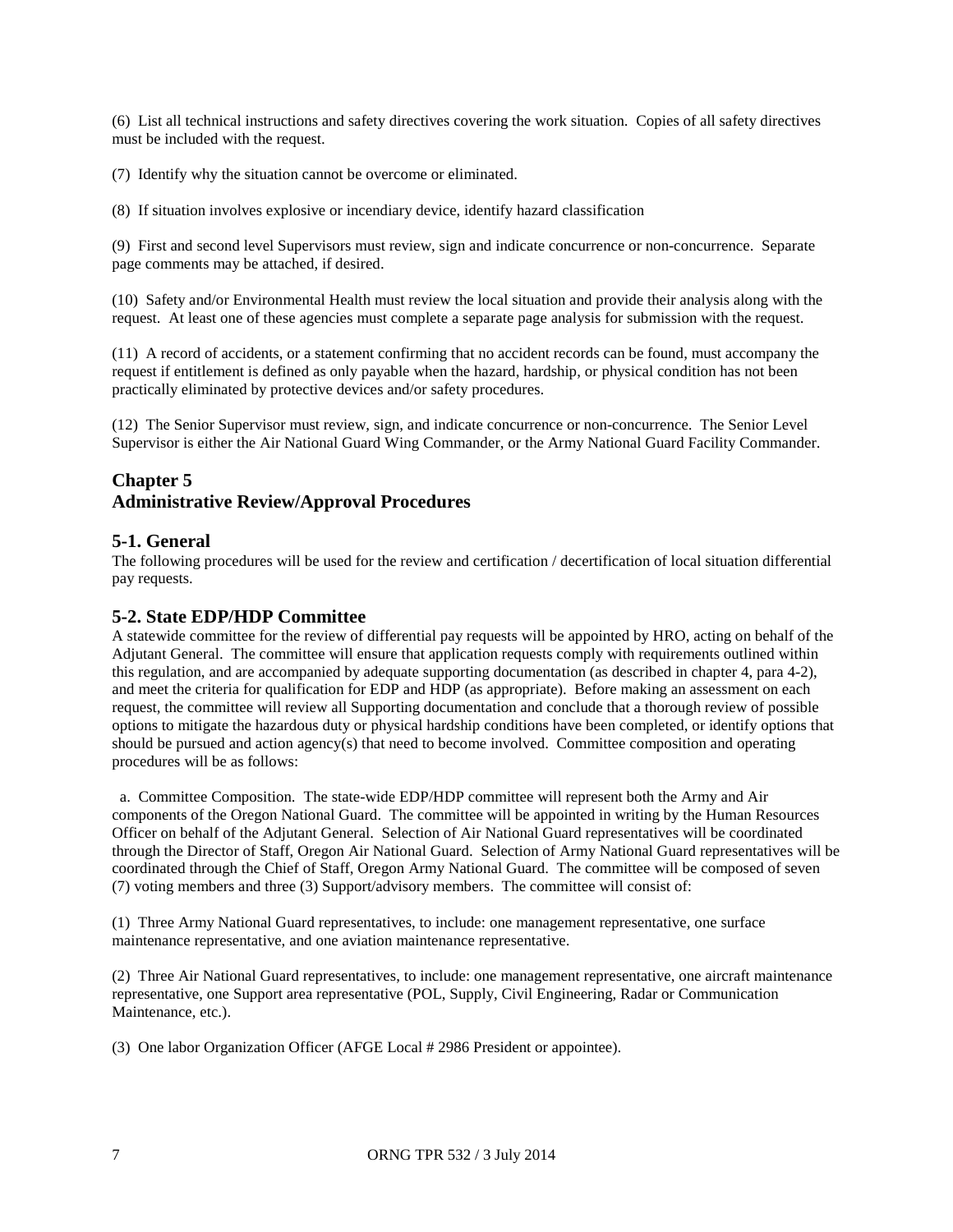(4) Advisory/Support Members will include a representative from the HRO Classification Section (who will act as recorder for the committee, and coordinate meeting times and location), a representative from safety (Army or Air), and a representative from Environmental Health (Army or Air).

 b. Committee Procedures. At least one member from each of the four groups listed above (para 5-2a (1)-(4)) must be present before a review and recommendation on a differential pay request can be completed. The committee will meet at least once annually, and on an ad hoc basis at the direction of the HRO to review new requests, and to review and validate existing differential pay situations. The HRO will select a chairperson for the committee.

 c. Committee Evaluation Process. The committee will evaluate each differential pay request (or review previously approved differential requests) using the criteria outlined in section 2-3, and 3-3 of this plan. The committee is responsible to review the source documents for entitlements for both EDP and HDP, and use the most current information, if changes in schedules of differential pay or qualifying criteria are noted.

 d. The committee will evaluate each new differential pay request, or review previously approved requests utilizing the criteria in section 2-3, and 3-3 of this plan when deliberating. The committee will then vote to authorize, or deny new requests for differential pay. The committee will also vote whether to continue, or discontinue previously approved differential pay situations.

 e. Recommendations for action will be developed for each request and forwarded to the HRO. As a minimum, all recommendations will include the following.

(1) A course of action: Recommend approval, recommend disapproval, or not qualifying under current criteria, but recommend submission to OPM for addition/change to schedule of differential authorizations.

(2) If the committee has determined that the situation or duty should be monitored or explored further by a particular agency (i.e., safety, environmental health, etc.), the HRO recommendation will include a suggestion of referral for follow-up distribution of the request.

(3) RECOMMENDATIONS OF APPROVAL will include: a statement of the situation/duty; positions (PDCNs) eligible for pay differential; positions (PDCNs) eligible to certify differential pay; a reference to the appropriate differential percentage; the basis of pay (actual exposure or hours in pay status); and any relevant items.

(4) RECOMMENDATIONS OF DISAPPROVAL will clearly identify the criteria not satisfied (i.e., local situation does not meet the severity defined in category of Schedule J due to the following protective measures, position includes duty as an element in establishing grade of position; etc.).

#### **5-3. Labor-Management Coordination**

 a. A member of AFGE Local 2986 appointed by the President, will participate in the committee review and recommendation process as outlined in section 5-2.

 b. The committee process provides the Labor organization the opportunity to provide input in determining local situations qualifying for differential pay as a full and equal member of the committee.

 c. If the Labor representative does not feel the committee recommendation was correct, or the process was not followed, they have the option to raise the issue through the negotiated grievance procedure.

#### **5-4. Approval and Notice of Differential Pay Entitlements**

 a. The HRO will sign, date, and approve, or disapprove each individual request. The request will be returned to the committee recorder (HRO-ORNG) for disposition.

 b. The committee recorder will maintain the original, signed requests, committee recommendation information, and supporting documentation. Following any addition, deletion, or change to approved local situation or duty differential pay requests, a change to the list of approved EDP/HDP situations will be completed and published. Specific distribution of determinations will be as follows: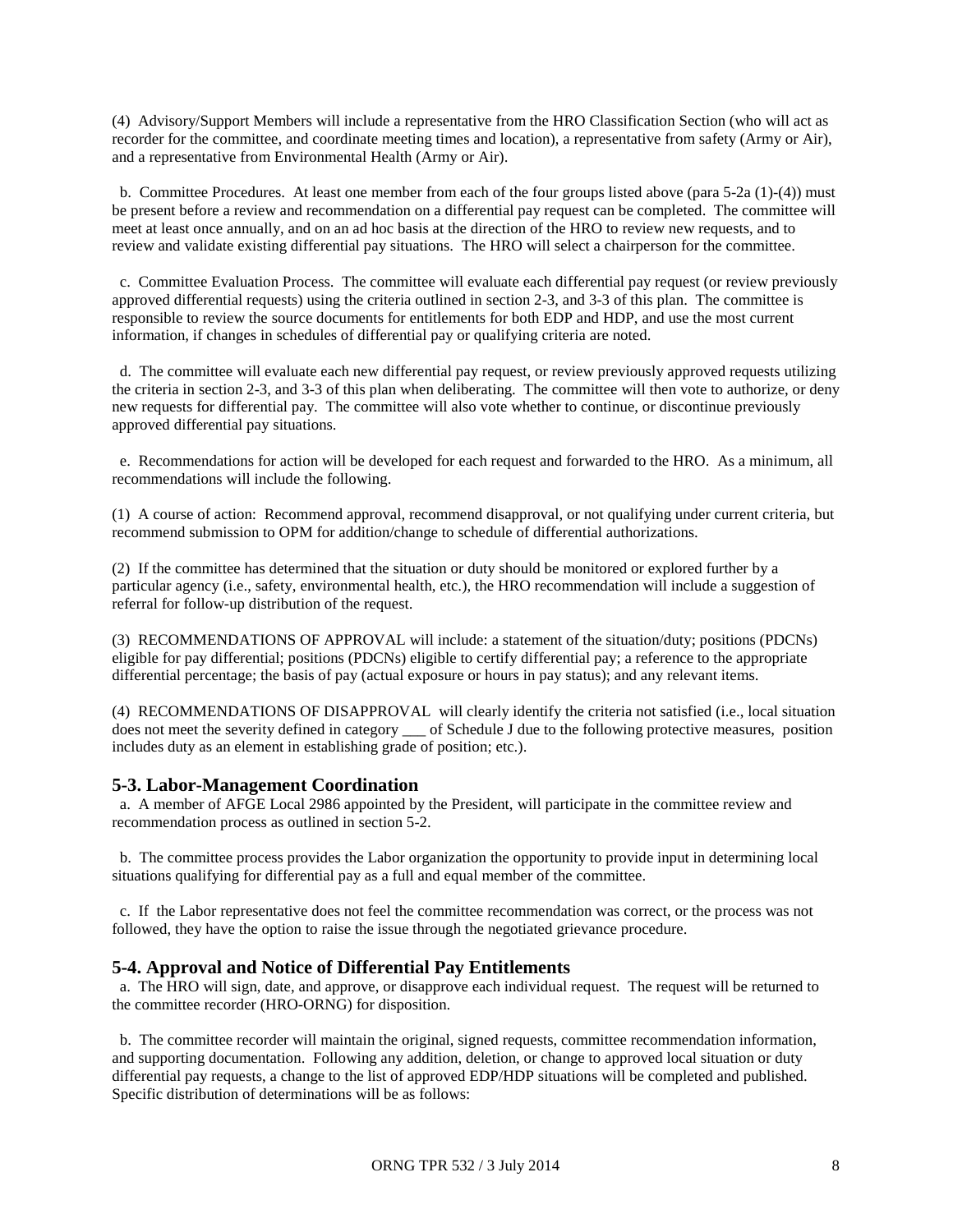(1) A copy of the approved or disapproved request will be returned to the requestor (or first line supervisor). If the request is disapproved, an explanation of the deficiency in qualifying criteria will be identified.

(2) If an agency is designated for referral follow-up, a copy of the request and any supporting, evaluative information will be sent to that agency.

(3) If the request is approved, a Notice of Approved Differential Pay Determination (see enclosure) will be prepared from the Committee. Copies of this notice will be:

- (a) Sent to the requesting organization (from addressee on request submission).
- (b) Sent to the supporting civilian payroll office (addressee on request submission).
- (c) Sent to any organizations with identical situations identified on the request submission.

(4) When a situation is disapproved for continuation of differential pay during the annual review of currently approved situations, a Notice of Removal of that situation will be sent to each party identified in paragraph 5-4b (3) above. A change to the list of Approved Differential Pay will be published for statewide notice.

### **Chapter 6 Determining Individual Eligibility and Payroll Documentation**

#### **6-1. Determining Current Eligibility**

Review of Approved Situations. First line supervisors or technicians, who perceive a duty, physical hardship, or working condition may qualify for differential pay, should review the currently approved situations in Appendix B.

 a. If the situation is currently approved for Environmental Differential Pay (EDP), and there has been actual exposure, the technician is eligible for EDP. The supervisor should follow the instructions for documentation and submission below.

 b. If the duty is included in the currently approved duties for Hazardous Duty Pay (HDP) differential, and the technician's Position Description Classification Number (PDCN) is listed in the determination section of the approved duty, the technician is eligible for HDP. The supervisor should follow the instructions for documentation and submission below.

#### **6-2. Documentation of EDP/HDP Exposure for Army National Guard Personnel**

The Supporting payroll office is notified of entitlement for environmental differential pay through the use of an NGB Form 104, CERTIFICATE OF AUTHORIZATION FOR ENVIRONMENTAL DIFFERENTIAL PAY. Attach the NGB Form 104 to the time and attendance (T&A) payroll cards, as prescribed in NGR 37-105. The certificate will include the following:

a. The category and percentage code of differential pay for each exposure.

b. A list of all exposures as they occur each workday, to include the date, inclusive clock times (in "From" and "To" columns), and elapsed time in hours and minutes.

c. Signature and title of approving official. This official must be designated as a certifying official for differential pay purposes.

#### **6-3. Documentation of EDP/HDP Exposure for Air National Guard Personnel**

 a. The supporting payroll office is notified of entitlement of EDP/HDP through the time and attendance cards, as prescribed in DoD Financial Management Regulation 7000.14-R, Volume 8: Civilian Pay Policy. The following information will be included for differential pay:

(1) Name, social security number, unit, and location of technician.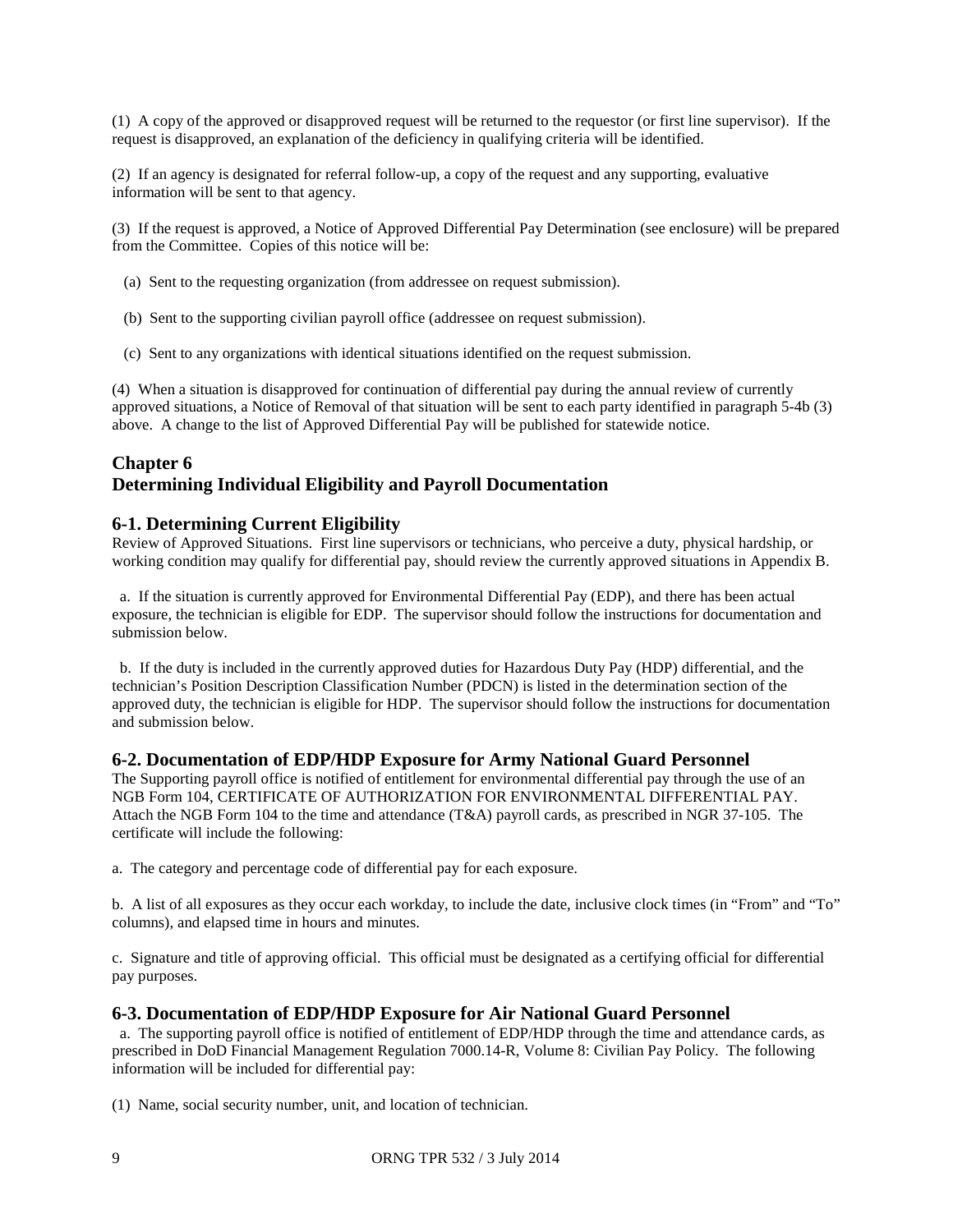- (2) The category and differential percentage of each exposure.
- (3) The date, clock time, and duration of each exposure.
- (4) The signature and title of a designated authorizing official for differential pay.
- b. Specific, local coordination requirements for pay verification will follow supporting payroll office procedures.

#### **6-4. EDP Categories**

The following category codes have been established for EDP use by payroll.

| CATEGORY CODE I             |      |            | <b>CATEGORY CODE II</b>                 |  |  |  |
|-----------------------------|------|------------|-----------------------------------------|--|--|--|
| Payment for Actual Exposure |      |            | Payment on Basis of Hours in Pay Status |  |  |  |
|                             |      |            |                                         |  |  |  |
| Rate                        | Code | Rate       | Code                                    |  |  |  |
| 100 Percent                 | А    | 50 Percent | М                                       |  |  |  |
| 25 Percent                  | В    | 8 Percent  | N                                       |  |  |  |
| 15 Percent                  |      | 4 Percent  |                                         |  |  |  |
| 4 Percent                   |      |            |                                         |  |  |  |

### **Appendix A**

#### **References**

#### **Section I Required Publications**

**NGR 37-105** Standard Army Technician Payroll System

#### **NGR 385-10**

Army National Guard Safety Program

### **Section II Related Publications**

#### **DoD 7000.14-R**

Financial Management Regulation

#### **OPM Manual**

Appropriated Fund Operating Manual (AFOM), Appendix J.

#### **Title 5, CFR**

Code of Federal Regulations (CFR), Part 550, Subpart I, and Appendices A and A-1

#### **TPR 511**

Classification and Position Management

#### **TPR 990-2** Hours of Duty, Pay, and Leave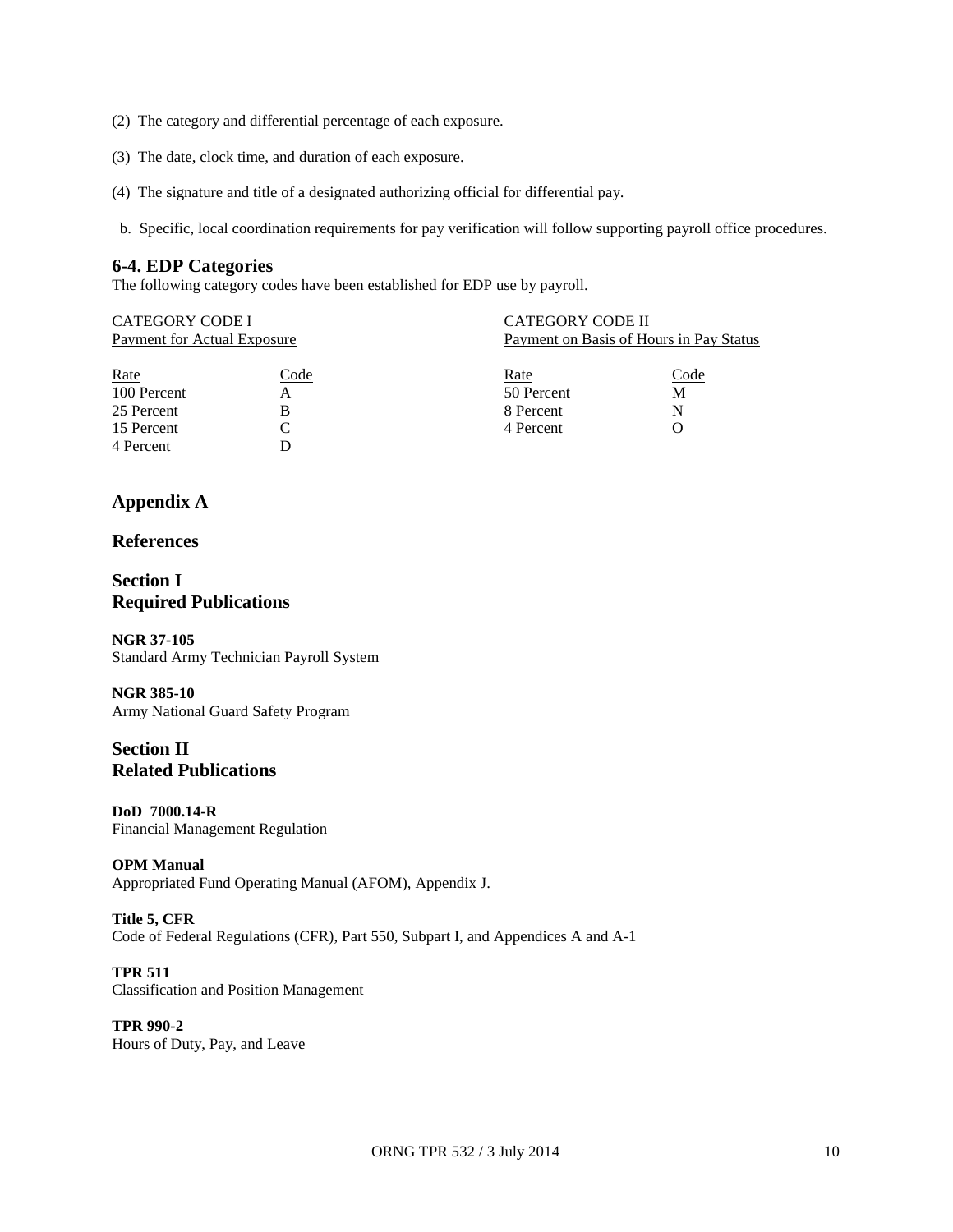## **Appendix B**

### **Situation Log**

### **Section I**

**General Schedule Hazard Duty Pay (Code of Federal Regulations Part 550, Subpart I, Appendix A)**

| <b>Situation</b><br><b>Number</b> | <b>Situation Title</b>                                                                                                                                                                | <b>HP</b> Rate<br>$\frac{0}{0}$ | <b>Hours</b><br>in Pay<br><b>Status</b> | Approved<br><b>Date</b>                        | <b>Disapproved</b><br><b>Date</b> | <b>Discontinued</b><br>Date |
|-----------------------------------|---------------------------------------------------------------------------------------------------------------------------------------------------------------------------------------|---------------------------------|-----------------------------------------|------------------------------------------------|-----------------------------------|-----------------------------|
| $GS-1$                            | Quality Inspection Specialist (AMMO)                                                                                                                                                  |                                 |                                         |                                                | 23 Aug 78                         |                             |
| $GS-2$                            | NDI Lab Exposure to Radiation, etc.                                                                                                                                                   |                                 |                                         |                                                | 23 Aug 78                         |                             |
| $GS-3$                            | Quality Inspection Specialist (AMMO)                                                                                                                                                  |                                 |                                         |                                                | 23 Aug 78                         |                             |
| $GS-4$                            | <b>Security Guard Duty</b>                                                                                                                                                            |                                 |                                         |                                                | 23 Aug 78                         |                             |
| $GS-5$                            | Mixing Explosives, Preparing/Placing<br>Charge                                                                                                                                        | 25                              |                                         | 19 Nov 80                                      |                                   | 23 Feb 83                   |
| $GS-6$                            | Firefighting                                                                                                                                                                          | 25                              |                                         | 18 Feb 81                                      |                                   | 13 Jan 98                   |
| $GS-7$                            | <b>Quality Assurance Inspector Personnel</b><br>Working as Augmenters for Quarterly<br>Recertification of Aircraft Ejection Seats -<br><b>Explosive and Incendiary Material</b>       | 25                              | X                                       | $\overline{14}$ Apr 94<br>Revised<br>21 Mar 00 |                                   |                             |
| $GS-8$                            | Inspection of AIM-7/9 and 120 Missiles,<br>2mm Ammunition, Ejector Cartridges,<br>Loaded M61A1 Gatling Gun, Chaff &<br>Flares, and ICTS - Explosive and<br><b>Incendiary Material</b> | 25                              | $\mathbf X$                             | 14 Apr 94<br>Revised<br>21 Mar 00              |                                   |                             |
| $GS-9$                            | Quality Assurance Inspector Personnel -<br>Inspection of Aircraft and Ground<br>Equipment/Near Fuel Vapors/Explosives -<br><b>Explosive and Toxic Material</b>                        | $\overline{25}$                 | $\mathbf X$                             | 14 Apr 94<br>Revised<br>21 Mar 00              |                                   |                             |
| $GS-10$                           | Quality Assurance Inspection/HUSH House<br>- Explosive and Incendiary Material (JP8<br>Aircraft Fuel)                                                                                 | $\overline{25}$                 | $\overline{X}$                          | 14 Apr 94<br>Revised<br>21 Mar 00              |                                   |                             |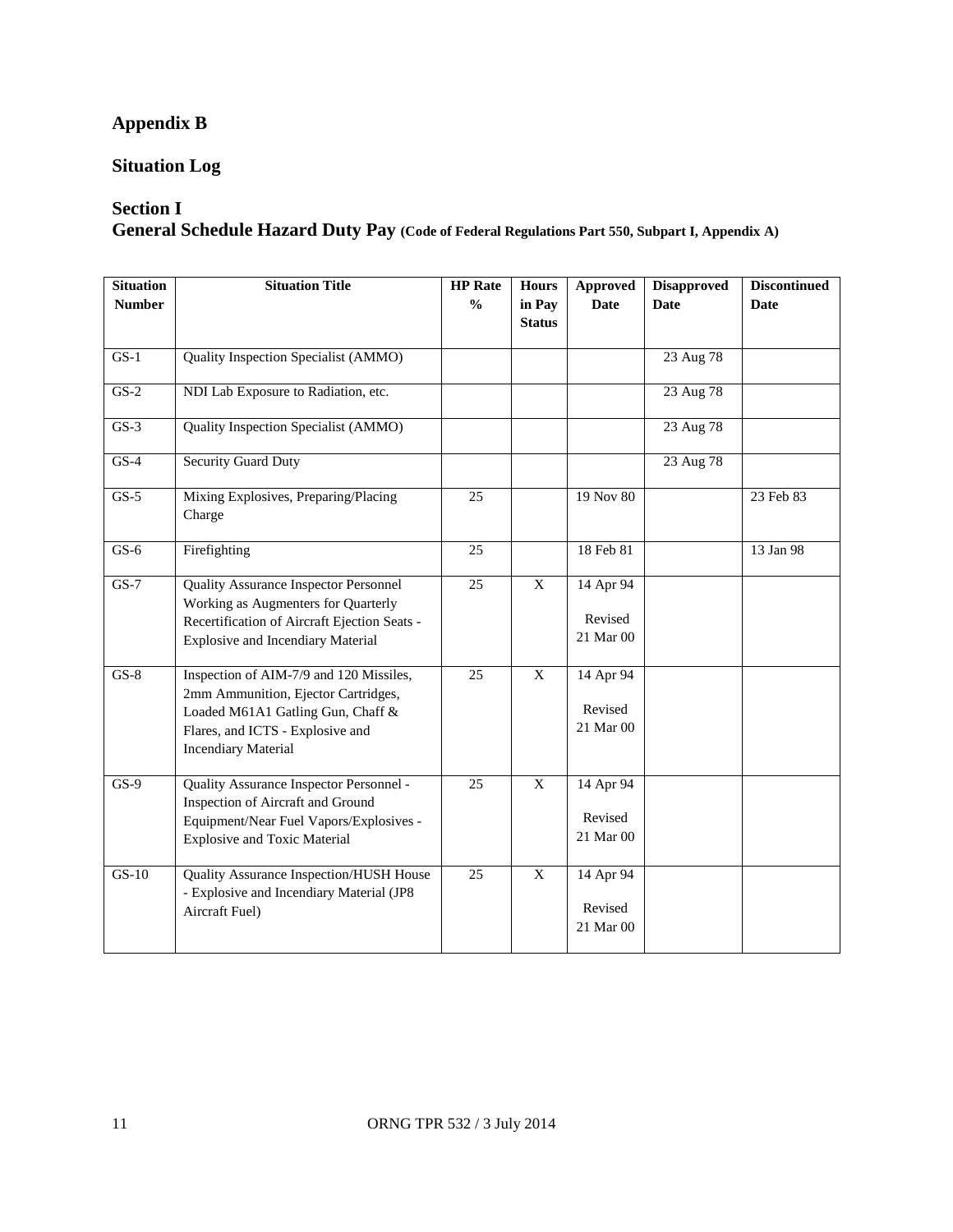### **Section II Wage Scheduled Environmental Differential Pay (Appendix J of the FWS Appropriated Fund Operating Manual)**

| <b>Situation</b> | <b>Situation Title</b>                 | <b>EDP</b>    | <b>Hours</b>   | <b>Actual</b>   | <b>Approved</b> | <b>Disapproved</b> | <b>Discontinued</b> |
|------------------|----------------------------------------|---------------|----------------|-----------------|-----------------|--------------------|---------------------|
| <b>Number</b>    |                                        | Rate          | in Pay         | <b>Exposure</b> | <b>Date</b>     | <b>Date</b>        | <b>Date</b>         |
|                  |                                        | $\frac{0}{0}$ | <b>Status</b>  |                 |                 |                    |                     |
|                  |                                        |               |                |                 |                 |                    |                     |
| $W-1$            | Aircrew Life Support                   |               |                |                 |                 | 23Aug 78           |                     |
| $W-2$            | <b>Explosive Ordnance Disposal</b>     | 8             | $\overline{X}$ |                 | 19 Oct 78       |                    |                     |
|                  | <b>EOD Team Range Operations</b>       |               |                |                 | Revised         |                    |                     |
|                  | and Response - Explosive and           |               |                |                 | 21 Mar 00       |                    |                     |
|                  | <b>Incendiary Material High Degree</b> |               |                |                 |                 |                    |                     |
|                  | Hazard - 8% in Pay Status              |               |                |                 | Reviewed        |                    |                     |
|                  |                                        |               |                |                 | 6 Jun 01,       |                    |                     |
|                  |                                        |               |                |                 | 12 Dec 01       |                    |                     |
|                  |                                        |               |                |                 |                 |                    |                     |
| $W-3$            | Storage & Handling of                  |               |                |                 |                 | 14 Jan 79          |                     |
|                  | <b>Electronic Explosives</b>           |               |                |                 |                 |                    |                     |
|                  |                                        |               |                |                 |                 |                    |                     |
| $W-4$            | Missile Maintenance                    |               |                |                 |                 | 14 Jan 79          |                     |
| $W-5$            | <b>Conventional Munitions</b>          |               |                |                 |                 | 14 Jan 79          |                     |
|                  | Maintenance                            |               |                |                 |                 |                    |                     |
|                  |                                        |               |                |                 |                 |                    |                     |
| $W-6$            | <b>Misfired Starter Cartridges</b>     |               |                |                 | 14 Jan 79       |                    | 23 Nov 92           |
|                  | <b>Transient Aircraft</b>              |               |                |                 |                 |                    |                     |
|                  |                                        |               |                |                 |                 |                    |                     |
| $W-7$            | Egress Maintenance - ANG               |               |                |                 |                 | 14 Jan 79          |                     |
| $W-8$            | <b>Egress Maintenance - ARNG</b>       |               |                |                 |                 | 14 Jan 79          |                     |
|                  |                                        |               |                |                 |                 |                    |                     |
| $W-9$            | Camouflage Paint                       |               |                |                 |                 | 19 Oct 78          |                     |
|                  |                                        |               |                |                 |                 |                    |                     |
| $W-10$           | <b>Steam Cleaning Rack</b>             |               |                |                 |                 | 19 Oct 78          |                     |
|                  |                                        |               |                |                 |                 |                    |                     |
| $W-11$           | <b>Aircraft Munitions Loading</b>      |               |                |                 |                 | 19 Oct 78          |                     |
|                  |                                        |               |                |                 |                 |                    |                     |
| $W-12$           | <b>Arming External Tanks</b>           |               |                |                 |                 | 19 Jan 79          |                     |
| $W-13$           | Cold Weather                           |               |                |                 |                 | 4 Apr 79           |                     |
|                  |                                        |               |                |                 |                 |                    |                     |
| $W-14$           | Flying - Low Level in Small            | $100\,$       |                | $\mathbf X$     | 4 Apr 79        |                    |                     |
|                  | Aircraft Including Helicopters -       |               |                |                 |                 |                    |                     |
|                  | 100% Actual Exposure                   |               |                |                 | Revised         |                    |                     |
|                  |                                        |               |                |                 | 21 Mar 00       |                    |                     |
|                  |                                        |               |                |                 |                 |                    |                     |
|                  |                                        |               |                |                 | Reviewed        |                    |                     |
|                  |                                        |               |                |                 | 6 Jun 01,       |                    |                     |
|                  |                                        |               |                |                 | 12 Dec 01       |                    |                     |
|                  |                                        |               |                |                 |                 |                    |                     |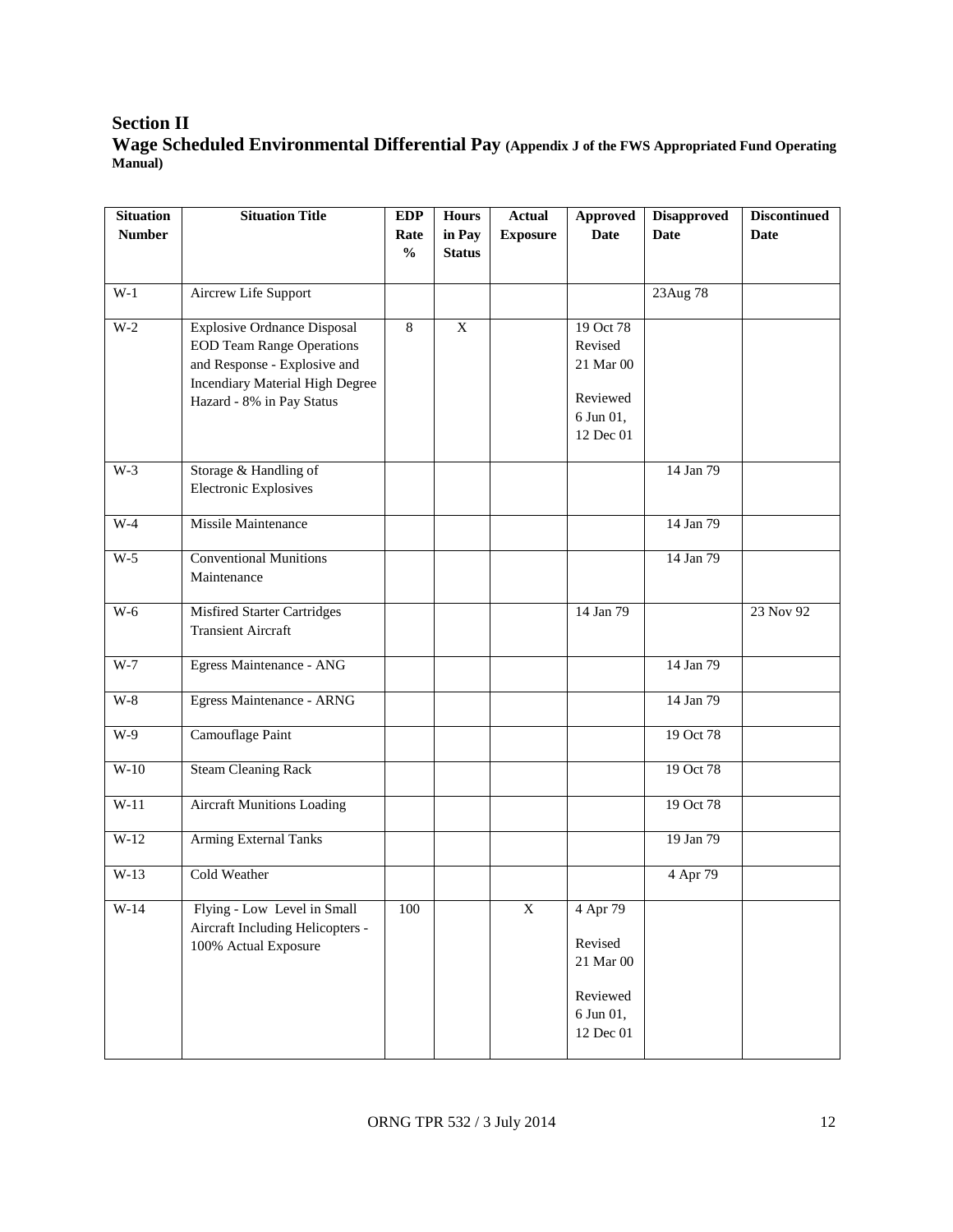| <b>Situation</b><br><b>Number</b> | <b>Situation Title</b>                                                                       | <b>EDP</b><br>Rate<br>$\frac{0}{0}$ | <b>Hours</b><br>in Pay<br><b>Status</b> | <b>Actual</b><br><b>Exposure</b> | <b>Approved</b><br><b>Date</b> | <b>Disapproved</b><br><b>Date</b> | <b>Discontinued</b><br><b>Date</b> |
|-----------------------------------|----------------------------------------------------------------------------------------------|-------------------------------------|-----------------------------------------|----------------------------------|--------------------------------|-----------------------------------|------------------------------------|
| $W-15$                            | Explosive & Incendiary Material<br>Low Degree - F-4C Aircraft                                |                                     |                                         |                                  | 19 Nov 80                      | 23 Nov 92                         |                                    |
| $W-16$                            | Dirty Work and Hot<br>Work/Confined Space Excess of<br>110 Degrees (Actual Exposure)         |                                     |                                         |                                  | 14 Jan 81                      |                                   | 13 Jan 98                          |
| $W-17$                            | Poisons (Toxic Chemicals) High<br>Degree                                                     |                                     |                                         |                                  |                                | 18 Feb 81                         |                                    |
| $W-18$                            | Explosives & Incendiary<br>Material Low Degree                                               |                                     |                                         |                                  |                                | 14 Jan 81                         |                                    |
| $W-19$                            | Explosives & Incendiary<br>Material Low Degree                                               |                                     |                                         |                                  |                                | 11 Feb 82                         |                                    |
| $W-20$                            | Explosives & Incendiary<br>Material                                                          |                                     |                                         |                                  |                                | 14 Jan 81                         |                                    |
| $W-21$                            | Explosive & Incendiary Material<br>Low Degree F-4C Aircraft                                  |                                     |                                         |                                  | 14 Jan 81                      |                                   | 23 Nov 93                          |
| $W-22$                            | Explosives & Incendiary<br>Material High Degree                                              |                                     |                                         |                                  |                                | 11 Feb 82                         |                                    |
| $W-26$                            | Poisons (Toxic Chemicals)                                                                    |                                     |                                         |                                  |                                | 18 Feb 81                         |                                    |
| $W-27$                            | Firefighting - Other Than Range<br>or Forest Fires                                           |                                     |                                         |                                  | 18 Feb 81                      |                                   | 13 Jan 98                          |
| $W-28$                            | Aircraft Fuel (JP-4) and<br><b>Cramped Quarters</b>                                          |                                     |                                         |                                  |                                | 18 Jul 86                         |                                    |
| $W-29$                            | Explosives & Incendiary<br>Material Low Degree SUU-23<br>20mm Cannon Safing Devices<br>$F-4$ |                                     |                                         |                                  | 18 Jul 86                      |                                   | 23 Nov 93                          |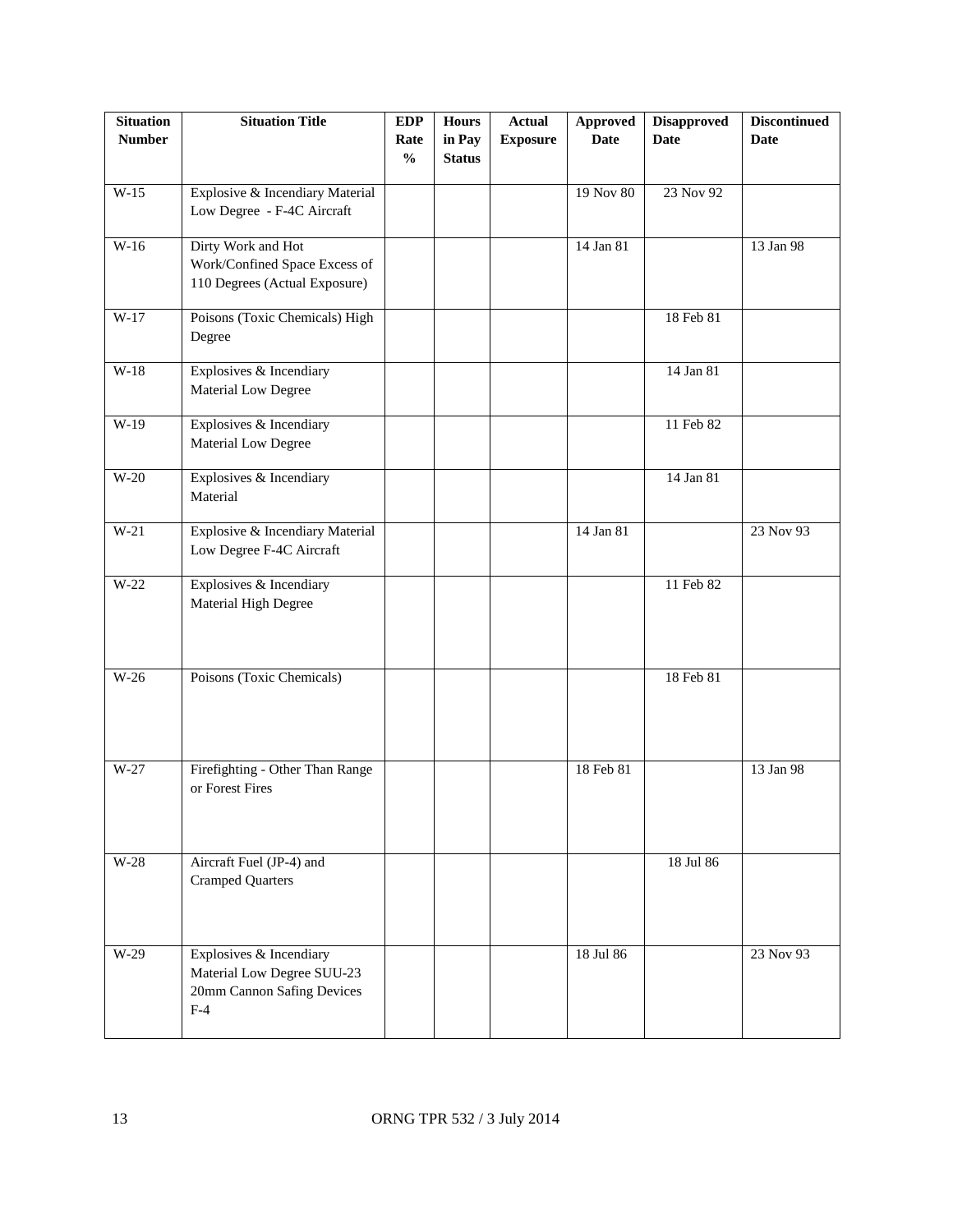| <b>Situation</b> | <b>Situation Title</b>           | <b>EDP</b>     | <b>Hours</b>   | <b>Actual</b>   | <b>Approved</b>       | <b>Disapproved</b> | <b>Discontinued</b> |
|------------------|----------------------------------|----------------|----------------|-----------------|-----------------------|--------------------|---------------------|
| <b>Number</b>    |                                  | Rate           | in Pay         | <b>Exposure</b> | <b>Date</b>           | <b>Date</b>        | Date                |
|                  |                                  | $\frac{0}{0}$  | <b>Status</b>  |                 |                       |                    |                     |
|                  |                                  |                |                |                 |                       |                    |                     |
| $W-30$           | Integrated Combat Turns (ICT) -  | $\overline{4}$ | $\mathbf X$    |                 | 28 Sep 88             |                    |                     |
|                  | Rapid Refueling and Rearming     |                |                |                 |                       |                    |                     |
|                  | of Fighter Aircraft/Chaff &      |                |                |                 | Revised               |                    |                     |
|                  | Flare/AIM 7/9/120 Missiles, and  |                |                |                 | 21 Mar 00             |                    |                     |
|                  | 20mm Ammo - Explosives &         |                |                |                 | Reviewed              |                    |                     |
|                  | Incendiary Material - Low        |                |                |                 | 06 Jun 01,            |                    |                     |
|                  | Degree                           |                |                |                 | 12 Dec 01             |                    |                     |
|                  |                                  |                |                |                 |                       |                    |                     |
| $W-31$           | Impulse Cartridges for F-15A/B   |                |                |                 |                       | 31 May 89          |                     |
|                  | <b>Safing Device</b>             |                |                |                 |                       |                    |                     |
| $W-32$           |                                  |                |                |                 |                       |                    |                     |
|                  | Hydrazine Spill/Cleanup Crew -   |                |                |                 | 28 Sep 88             |                    | 20 Mar 00           |
|                  | F-16 Aircraft, Fuel Handlers,    |                |                |                 |                       |                    |                     |
|                  | Aircraft Mechanics - Hours in    |                |                |                 |                       |                    |                     |
|                  | Pay Status                       |                |                |                 |                       |                    |                     |
| W-33             | Arming/Disarming/Installing/Re   | $\overline{4}$ | $\mathbf X$    |                 | 31 May89              |                    |                     |
|                  | moving Explosive Devices on      |                |                |                 | Revised               |                    |                     |
|                  | Egress System - Explosive &      |                |                |                 | 21 Mar 00             |                    |                     |
|                  | <b>Incendiary Material - Low</b> |                |                |                 | Reviewed              |                    |                     |
|                  | Degree - 4% Hours in Pay Status  |                |                |                 | 6 Jun 01,             |                    |                     |
|                  |                                  |                |                |                 | 12 Dec 01             |                    |                     |
|                  |                                  |                |                |                 |                       |                    |                     |
| $W-34$           | Installation & Removal of        | $\overline{4}$ | $\overline{X}$ |                 | 22 Jan 91             |                    |                     |
|                  | Impulse Cartridges, Jettisoning  |                |                |                 | Revised               |                    |                     |
|                  | External Stores F-15 Aircraft -  |                |                |                 | 21 Mar 00             |                    |                     |
|                  | Explosive & Incendiary           |                |                |                 | Reviewed              |                    |                     |
|                  | Materials - Low Degree Hazard -  |                |                |                 | 6 Jun 01,             |                    |                     |
|                  | 4% Hours in Pay Status           |                |                |                 | 12 Dec 01             |                    |                     |
|                  |                                  |                |                |                 |                       |                    |                     |
| W-35             | Arming/Disarming/Assembly/In     | $\overline{4}$ | X              |                 | 22 Jan 91             |                    |                     |
|                  | spection of Chaff & Flare        |                |                |                 | Revised               |                    |                     |
|                  | Dispenser of F15 Aircraft -      |                |                |                 | 22 Mar 00             |                    |                     |
|                  | Explosive & Incendiary Material  |                |                |                 | Reviewed              |                    |                     |
|                  | - Low Degree - 4% in Pay Status  |                |                |                 |                       |                    |                     |
|                  |                                  |                |                |                 | 6Jun 01,<br>12 Dec 01 |                    |                     |
|                  |                                  |                |                |                 |                       |                    |                     |
| $W-36$           | Fuel Cell & Pneudraulic          |                |                |                 | 25 Apr 90             |                    | 6 Apr 99            |
|                  | Maintenance F-16 Aircraft,       |                |                |                 |                       |                    |                     |
|                  | Poison (Toxic Chemical) JP-8,    |                |                |                 |                       |                    |                     |
|                  | Fuel Shop Personnel - High       |                |                |                 |                       |                    |                     |
|                  | Degree 8% Hours in Pay Status    |                |                |                 |                       |                    |                     |
|                  |                                  |                |                |                 |                       |                    |                     |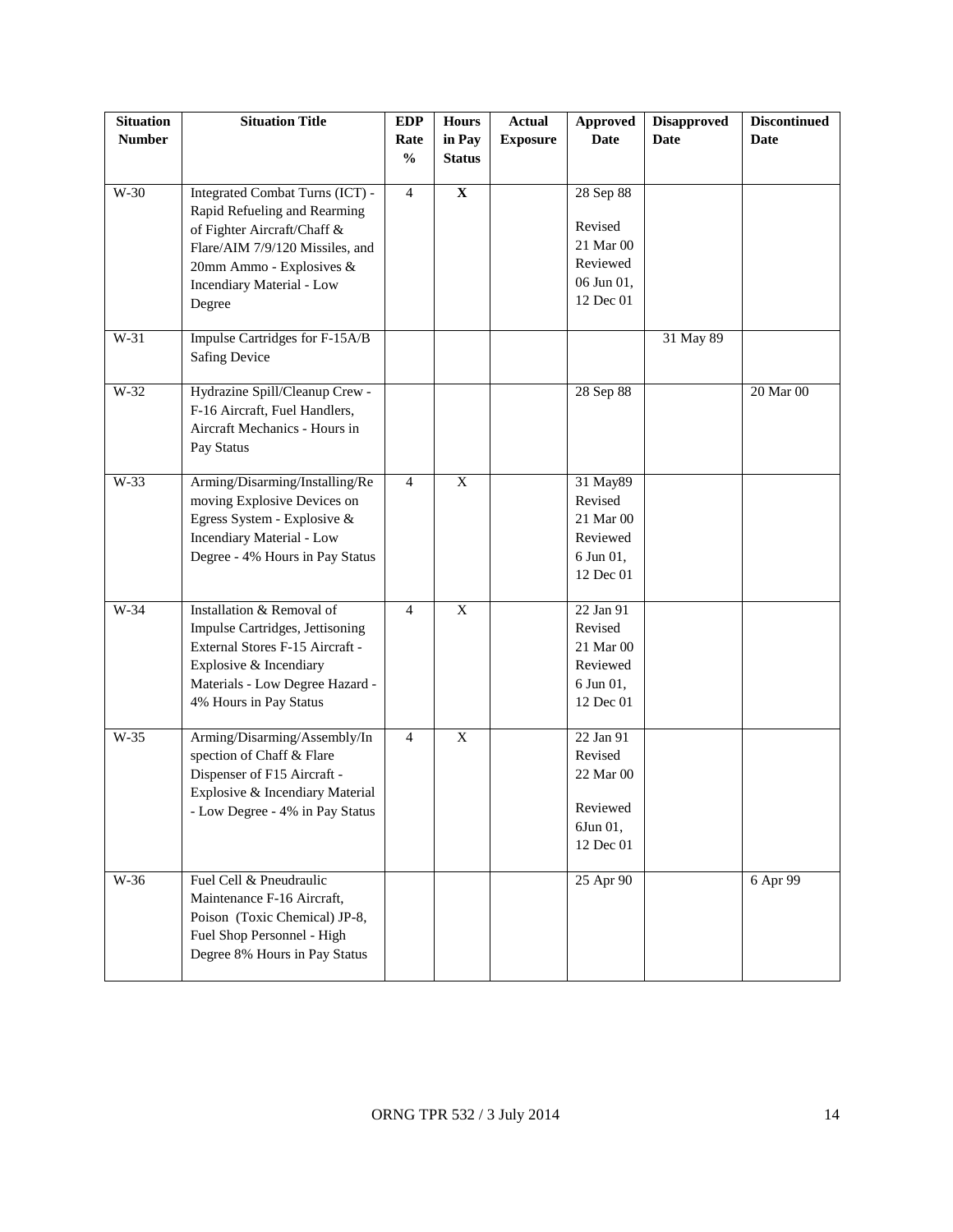| <b>Situation</b> | <b>Situation Title</b>                                         | <b>EDP</b>     | <b>Hours</b>   | <b>Actual</b>   | <b>Approved</b> | <b>Disapproved</b> | <b>Discontinued</b> |
|------------------|----------------------------------------------------------------|----------------|----------------|-----------------|-----------------|--------------------|---------------------|
| <b>Number</b>    |                                                                | Rate           | in Pay         | <b>Exposure</b> | <b>Date</b>     | <b>Date</b>        | <b>Date</b>         |
|                  |                                                                | $\frac{0}{0}$  | <b>Status</b>  |                 |                 |                    |                     |
|                  |                                                                |                |                |                 |                 |                    |                     |
| W-37             | Removal of Foam Block from                                     | 8              | $\overline{X}$ |                 | 25 Apr 90       |                    |                     |
|                  | Inside Fuel Cells of F-15                                      |                |                |                 | Revised,        |                    |                     |
|                  | Aircraft - Explosive &                                         |                |                |                 | 21Mar 00        |                    |                     |
|                  | Incendiary Material - High                                     |                |                |                 | Reviewed        |                    |                     |
|                  | Degree Hazard - 8% Hours in                                    |                |                |                 | 6 Jun 01,       |                    |                     |
|                  | Pay Status                                                     |                |                |                 | 12 Dec 01       |                    |                     |
| W-38             | Hydrazine Exposure - Aircraft                                  |                |                |                 | 15 Mar 91       |                    | 6 Apr 99            |
|                  | Pneudraulic System                                             |                |                |                 |                 |                    |                     |
|                  | Maintenance F-16 - High Degree                                 |                |                |                 |                 |                    |                     |
|                  | 8% Hours in Pay Status                                         |                |                |                 |                 |                    |                     |
|                  |                                                                |                |                |                 |                 |                    |                     |
| W-39             | HushHouse /Explosive/                                          | $\overline{4}$ | $\mathbf X$    |                 | 3 Sep 93        |                    |                     |
|                  | <b>Incendiary Material JP8</b>                                 |                |                |                 | Revised         |                    |                     |
|                  | /+110/Cold Work/Hot Work -                                     |                |                |                 | 21 Mar 00       |                    |                     |
|                  | Explosive & Incendiary Material                                |                |                |                 |                 |                    |                     |
|                  | - Low Degree - 4% Hours in Pay                                 |                |                |                 | Reviewed        |                    |                     |
|                  | <b>Status</b>                                                  |                |                |                 | 6 Jun 01,       |                    |                     |
|                  |                                                                |                |                |                 | 12 Dec 01       |                    |                     |
| $W-40$           | AIM-7 Missile/Explosive &                                      |                |                |                 |                 | 23 Nov 92          |                     |
|                  | Incendiary                                                     |                |                |                 |                 |                    |                     |
|                  |                                                                |                |                |                 |                 |                    |                     |
| $W-41$           | Fuel System Radiator removal                                   | $\overline{8}$ | $\overline{X}$ |                 | 23 Nov 92       |                    |                     |
|                  | F-15 Aircraft/Exposure to JP-<br>8/+100 Aircraft fuel - Poison |                |                |                 | Revised         |                    |                     |
|                  | (Toxic Chemical) - High Degree                                 |                |                |                 | 21 Mar 00       |                    |                     |
|                  | - 8% Hours in Pay Status                                       |                |                |                 | Reviewed        |                    |                     |
|                  |                                                                |                |                |                 | 6 Jun 01,       |                    |                     |
|                  | NOTE: As of 12 Dec 01,<br>Awaiting Bio-environmental           |                |                |                 | 18 Oct 01,      |                    |                     |
|                  | examination of Radiator                                        |                |                |                 |                 |                    |                     |
|                  | Removal                                                        |                |                |                 | 12 Dec 01       |                    |                     |
| W-42             | HAZMAT Spill Team & Initial                                    | 8              | X              |                 | 14 Apr 94       |                    |                     |
|                  | Responders/Cleanup of                                          |                |                |                 | Revised         |                    |                     |
|                  | Hazardous Materials - Poison                                   |                |                |                 |                 |                    |                     |
|                  | (Toxic Chemicals) - Explosive                                  |                |                |                 | 21 Mar 00       |                    |                     |
|                  | & Incendiary Materials - High                                  |                |                |                 | Reviewed        |                    |                     |
|                  | Degree - 8% Hours in Pay Status                                |                |                |                 | 6 Jun 01,       |                    |                     |
|                  |                                                                |                |                |                 | 12 Dec          |                    |                     |
|                  |                                                                |                |                |                 | 01,             |                    |                     |
|                  |                                                                |                |                |                 | Waiting         |                    |                     |
|                  |                                                                |                |                |                 | JP8 AF          |                    |                     |
|                  |                                                                |                |                |                 | Study           |                    |                     |
|                  |                                                                |                |                |                 |                 |                    |                     |